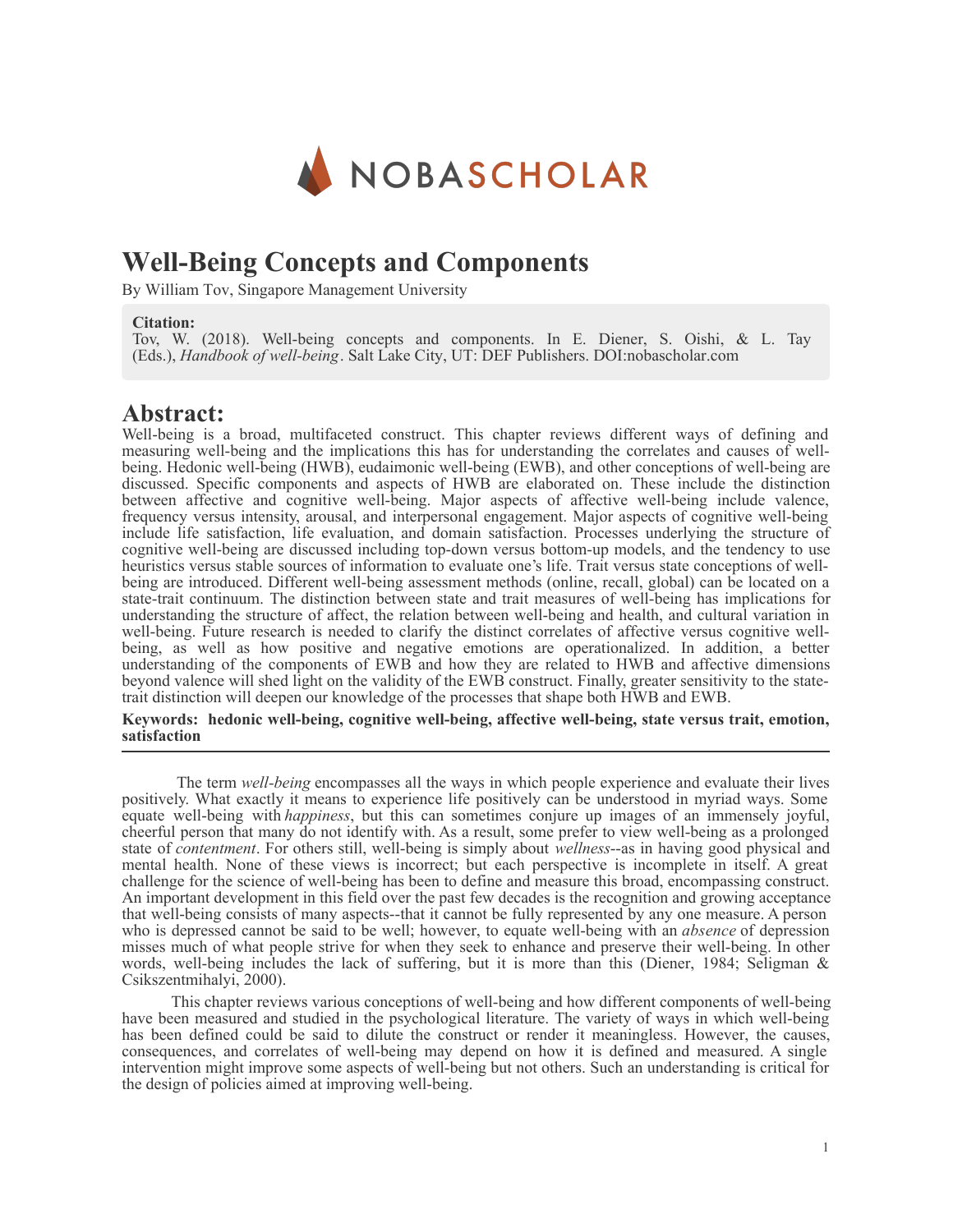## **Conceptions of Well-Being**

What does it mean to "be well"? Numerous scholars have answered this question in different ways, resulting in a variety of well-being concepts. There are two major approaches to conceptualizing well-being (Ryan & Deci, 2001). The first approach emphasizes a person's evaluation of their own life--both emotionally and cognitively. It has been referred to as *hedonic well-being* (HWB) and consists of (i) frequent pleasant feelings, (ii) infrequent unpleasant feelings, and (iii) an overall judgment that life is satisfying. This tripartite model is also referred to as *subjective* well-being (Diener, 1984) because it prioritizes a person's own assessment of how well their life is going and whether they are getting the things they want in life--without specific concern for what these "things" actually are.

The second approach includes several concepts that together have been referred to as *eudaimonic well-being* (EWB). This approach takes as its starting point that there are certain needs or qualities that are essential for one's psychological growth and development; the fulfillment of these needs enables a person to reach their full potential (Ryan & Deci, 2001). The concept of *psychological* well-being (Ryff, 1989) is an example of the EWB tradition. Drawing on the theories of Erikson, Jung, Maslow, and Rogers (among others), Ryff posited six key features of people who are functioning well in life. Such people should have the maturity to be guided by internal standards (autonomy), be capable of trusting and loving others (positive relations), be able to manage external stressors and leverage on opportunities (environmental mastery), have a positive attitude toward themselves (self-acceptance), have important aims and goals (purpose in life), and accept new challenges in life as furthering their development (personal growth). Other EWB approaches emphasize living up to one's *personal* potential--in line with Aristotle's view of eudaimonia as living in accord with one's true nature (or *daimon*). From this perspective, EWB is rooted in the pursuit of goals and activities that are consistent with one's values and identity (McGregor & Little, 1998; Waterman, 1993).

Measures of HWB and EWB are highly correlated suggesting that positive feelings and positive functioning tend to go hand in hand. Nevertheless, a number of studies suggest that the two sets of measures are distinguishable from one another (Compton, Smith, Cornish, & Qualls, 1996; Keyes, Shmotkin, & Ryff, 2002; Linley, Maltby, Wood, Osborne, & Hurling, 2009). Specifically, HWB measures (e.g., pleasant feelings, unpleasant feelings, life satisfaction) often correlate with each other more strongly than they do with EWB measures (e.g., meaning, growth, autonomy), and vice versa. Some studies have found distinct correlates of HWB and EWB measures. For example, HWB is associated with the pursuit of projects that are fun and likely to be successful; EWB is associated with projects that are closely aligned with one's values and identity (McGregor & Little, 1998). Challenging activities are associated with a greater sense of EWB (personal expressiveness; Waterman, 1993) but can sometimes be associated with less HWB (positive emotion; Moneta & Csikszentmihalyi, 1996). Enacting moral behavior toward others is associated with EWB; *receiving* the same from others is associated with HWB (Hofmann, Wisneski, Brandt, & Skitka, 2014). The amount of time spent imagining the future was associated with greater EWB (meaning) but less HWB (happiness); in contrast, the amount of time spent thinking about the present was associated with greater HWB but was unrelated to EWB (Baumeister, Vohs, Aaker, & Garbinsky, 2013).

Additional well-being concepts have been proposed that are not consistently included in either hedonic or eudaimonic conceptions of well-being. Csikszentmihalyi (1990) described the state of flow, in which a person is optimally engaged with what they are doing. Flow states require a delicate balance between the challenges of a task and the person's skill at meeting these challenges. Ideally an activity should not be too easy or too difficult but challenge the person at a level slightly above their current skills. This creates an opportunity for the expansion of one's skill level if the challenge is met. Research suggests that flow states involve higher levels of engagement and concentration than nonflow states, but are not always accompanied by higher levels of pleasant feelings (Csikszentmihalyi & LeFevre, 1989; Moneta & Csikszentmihalyi, 1996). Thus, flow states may be more closely related to EWB (growth and mastery) than HWB.

Some accounts of well-being (Boehm, Peterson, Kivimaki, & Kubzansky, 2011; Diener, Wirtz et al., 2010; Su, Tay, & Diener, 2014) include optimism--the general expectation that one wil experience more positive than negative outcomes in life (Carver & Scheier, 2003). The disposition to be optimistic is associated with greater satisfaction and happiness and lower levels of depression and stress (Scheier & Carver, 1992), lower risk of health problems and faster recovery from illness (Boehm & Kubzansky, 2012; Scheier & Carver, 1992; Seligman, 2013). Several of these studies show that optimism prospectively predicts better health outcomes even after controlling for a range of demographic and personality variables. These findings led Taylor and Brown (1988) to suggest that highly positive beliefs about one's future, oneself, and one's ability to control outcomes, might be important hallmarks of mental health. In particular, such "positive illusions" may be especially functional when facing adversity. Optimistic beliefs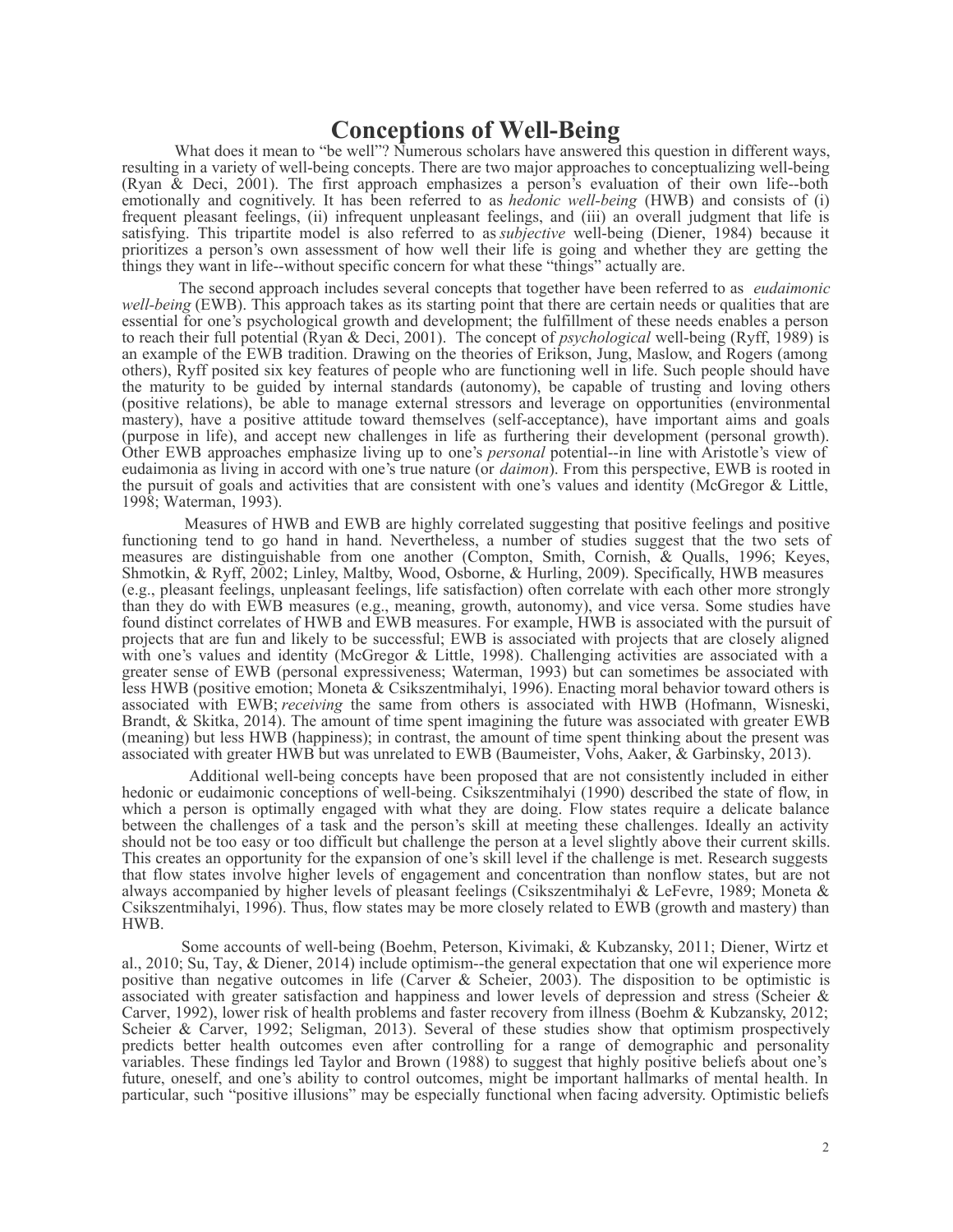tend to correlate strongly with measures of EWB (Diener, Wirtz et al., 2010; Su et al., 2014) and HWB (Lucas, Diener, & Suh, 1996), but are not completely synonymous with either conception of well-being.

Other conceptualizations have been proposed that include mixtures of HWB and EWB. Keyes (2002) offered the term *flourishing* to describe a condition characterized by high levels of both HWB and EWB. Seligman (2013) presented a similar model of flourishing called PERMA: positive emotion, engagement (flow), (positive) relationships, meaning, and achievement. According to Seligman, these five elements of well-being are pursued for their own sake and not necessarily to increase other well-being elements. Diener and colleagues (Diener, Wirtz et al., 2010; Su et al., 2014) also offered a conception of flourishing, viewing well-being as *social-psychological prosperity* or *capital*. This might be thought of as a set of beliefs or resources that not only enhance well-being but also strengthen mental and physical resilience in times of adversity. Such resources include those in the PERMA model, as well as optimism, given its power to predict health behavior and recovery.

Kashdan, Biswas-Diener, and King (2008) raised a number of issues with the concept of EWB. They noted that whereas HWB is consistently defined as the experience of pleasant affect, unpleasant affect, and life satisfaction, EWB consists of a range of constructs that vary across researchers. As a result, there is no unified operational definition of EWB, although certain components (e.g., growth, meaning, authenticity, and mastery) appear in most conceptions of EWB (Huta & Waterman, 2014). The challenge hinges on what theorists consider to be an optimally functioning person. Some components emphasize the integrity of the person (e.g., authenticity, autonomy), others emphasize social functioning (positive relationships), still others emphasize engagement with life and its challenges (growth, meaning, mastery, striving for excellence). More work is needed to understand how and why specific components of EWB are interrelated--with each other and with external outcomes.

Another theoretical issue concerns the very notion of EWB concepts as indicators of well-being (Kashdan et al., 2008; Ryan & Deci, 2001). For example, Ryff (1989) views autonomy, mastery, and positive relationships as defining elements of psychological well-being. A monk who lives alone in the mountains and is happy and satisfied with his life would be well in terms of HWB, but might not be functioning optimally in terms of EWB. In contrast, Ryan and Deci's (2000) self-determination theory posits autonomy, competence, and relatedness as universal needs that, if unfulfilled, may decrease HWB. Thus, the elements of EWB are thought of as *antecedents* to well-being rather than as *defining* well-being. A similar issue might apply to concepts such as flow and optimism. Are these defining elements of wellbeing or should they be considered antecedents of well-being? An answer to this issue is not easily resolved empirically, particularly when no single criterion of well-being exists. It also quite plausible that bidirectional influences exist among components of HWB, EWB, and other related concepts. Ultimately, the resolution of what constitutes well-being may depend on the theoretical perspective one chooses to adopt. Readers interested in a deeper discussion of these issues, should refer to the excellent volume on EWB edited by Vittersø (2016).

For remainder of this chapter, we elaborate on the components of HWB. The reason for this is that there is a larger body of research in this area, as well as a fairly consistent operational definition of its components (pleasant affect, unpleasant affect, and life satisfaction).

### **Affective Versus Cognitive Well-Being**

HWB (subjective well-being; Diener, 1984) consists of an affective component and a cognitive component. Affective well-being (AWB) refers to the experience of pleasant and unpleasant feelings. A person with high AWB generally experiences a preponderance of pleasant over unpleasant feelings. Thus AWB is typically assessed by asking respondents how often they have experienced specific emotions (e.g., happiness, joy, contentment, sadness, anger, worry, etc.). Cognitive well-being (CWB) is based on an evaluation of how well one's life is going relative to an ideal state of affairs. A person with high CWB should judge that their goals, desires, and standards are largely met by the current conditions of their life. CWB is most commonly assessed by measures of life satisfaction (Diener, Emmons, Larsen, & Griffin, 1985), but also includes satisfaction with specific areas of life such as health, work, and family (i.e., domain satisfactions; Diener, Suh, Lucas, & Smith, 1999). AWB and CWB are strongly correlated. To a certain extent, these interrelationships are expected. The fulfillment of valued goals and standards is often accompanied by pleasant affect whereas the lack of fulfillment may result in unpleasant affect. Thus, emotional experiences provide some information about how well one's life is going and thus may factor into one's judgment of life satisfaction (Schwarz & Clore, 1983; but see Yap et al., in press). Nevertheless, correlations between AWB and CWB are not so strong that they could be considered redundant. For example, Lucas et al. (1996) observed concurrent correlations as low as -.30 between life satisfaction and negative affect, and as high as .65 between life satisfaction and positive affect, on various self-report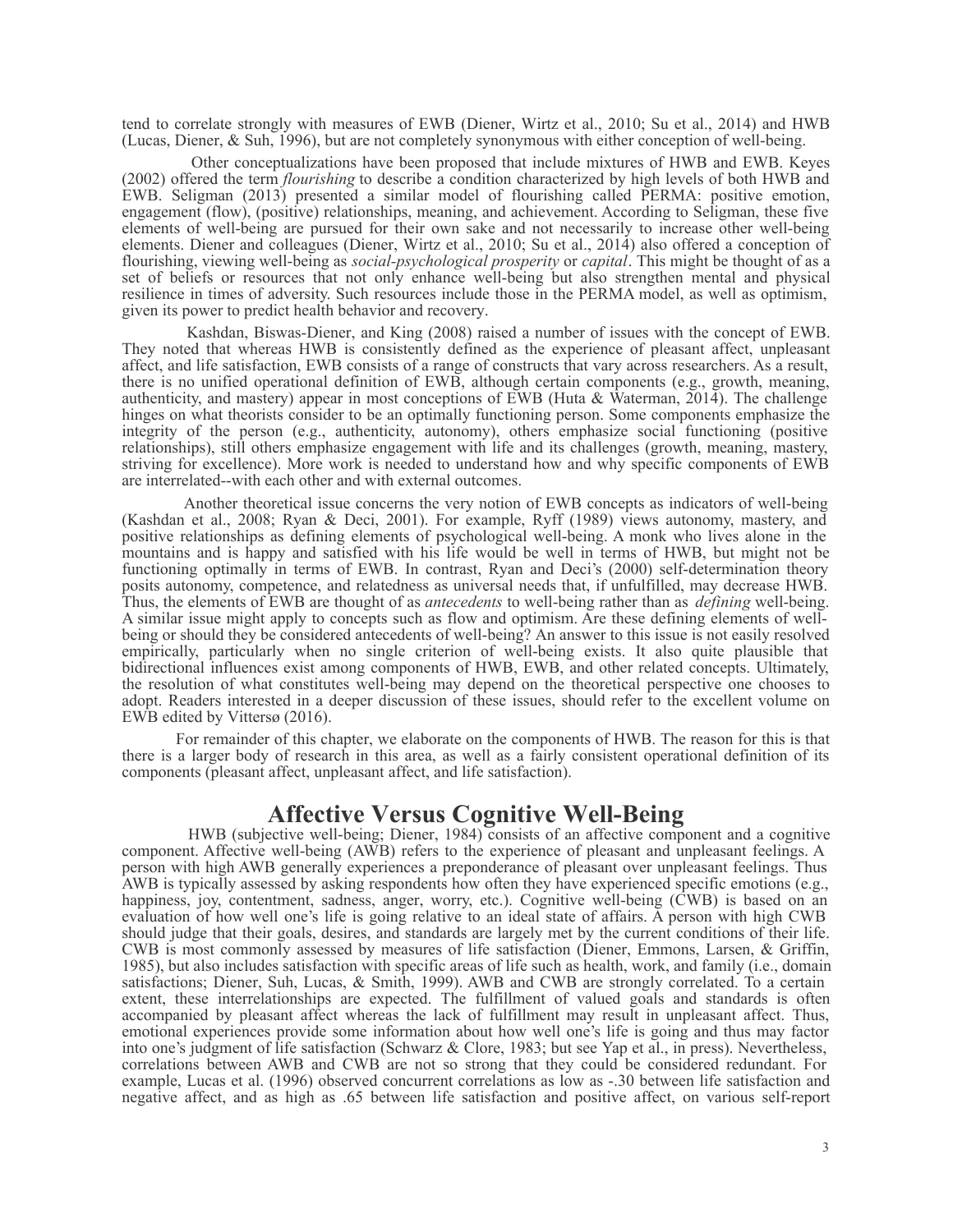measures of well-being.

Different processes are involved in the experience of AWB and CWB. Emotions are often experienced in reaction to specific events. In contrast, satisfaction judgments may involve a range of factors. This can include the specific standards one uses to judge whether life is going well, and how satisfied one is with specific areas of life (e.g. work, relationships, health; Kim-Prieto, Diener, Tamir, Scollon, & Diener, 2005). Compared with AWB, CWB tends to be based more on stable sources of information such as global assessments about one's life circumstances and domains of life, rather than specific events or activities (Luhmann, Hawkley, Eid, & Cacioppo, 2012; see also Schimmack & Oishi, 2005). Thus, if one's social relationships are generally supportive and enjoyable, a recent argument with a friend is unlikely to reduce CWB as much as AWB. The implication of this finding is that CWB should be more stable across time, whereas AWB should be more variable as it fluctuates with recent events. Analyses by Eid and Diener (2004) support this hypothesis.

If CWB tends to be based on information that is more stable (relative to AWB), then it should be more strongly associated with factors that stabilize or destabilize the general conditions of one's life. Indeed, income and unemployment correlate more strongly with CWB than with AWB (Diener, Ng, Harter, & Arora, 2010; Howell & Howell, 2008; Luhmann, Hofmann, Eid, & Lucas, 2012; Schimmack, Schupp, & Wagner, 2008; Tay & Diener, 2011). These factors are often related to the conditions of one's society more generally, and may explain why national differences tend to be larger in terms of CWB (Tay, Chan, & Diener, 2014). Major life events such as bereavement and childbirth also seem to have greater impact on CWB than AWB (Luhmann, Hofmann et al., 2012). Interestingly, whereas CWB decreased in the months following childbirth, AWB increased. Perhaps the birth of a child creates opportunities for pleasant social interactions, but the time spent caring for the baby and resulting lack of sleep negatively affect other areas of life (and hence CWB). Positive social relationships correlate more strongly with AWB than CWB. For example, social support is a strong predictor of positive emotions, and feeling respected is one of the strongest predictors of both positive and negative emotions (Tay & Diener, 2011).

One caveat to the notion that CWB is based more on stable information relative to AWB is that personality traits such as extraversion and neuroticism correlate more strongly with AWB (Schimmack et al., 2008). Although AWB may respond more to recent events, there are stable individual differences in mean levels of affect (see Trait versus State Well-Being). Covariation with personality traits may suggest that AWB is partly influenced by heritable predispositions to experience certain kinds of emotion. Extraverts may attend to positive stimuli more than introverts (Derryberry & Reed, 1994), and this tendency may increase the likelihood that they experience pleasant emotions. Extraverts may also actively seek pleasant social situations (Emmons & Diener, 1986). However, personality traits do correlate with CWB. A meta-analysis by DeNeve and Cooper (1998) examined a range of traits and did not find consistent differences in their association with CWB (life satisfaction) versus AWB. A key difference may be that Schimmack et al. controlled for the effect of general evaluative biases (i.e, a tendency to rate oneself positively on a range of traits) when comparing the effect of personality traits on AWB and CWB. Additional studies suggest that although CWB is associated with extraversion and neuroticism, this relationship is mediated by AWB (Schimmack, Diener, & Oishi, 2002; Schimmack, Radhakrishnan, Oishi, Dzokoto, & Ahadi, 2002). That is, these traits are associated with CWB largely because they influence levels of pleasant and unpleasant affect, which in turn influence how well people evaluate their lives.

Thus far, AWB and CWB have been discussed in a somewhat monolithic fashion to highlight the differences between them. That said, each construct in itself can be understood in terms of more specific components and processes that are important for understanding the causes and consequences of well-being.

### **Major Aspects of AWB**

**Valence.** A basic feature of affective experience is the degree to which it is pleasant or unpleasant. This quality is fundamental to the notion of AWB as the preponderance of pleasant over unpleasant feelings. The distinguishability of pleasant (positive) affect versus unpleasant (negative) affect has been debated and studied from many perspectives. The degree to which they are correlated with each other depends on how they are measured--a point that will be revisited in this chapter. For now, it is generally understood that positive (PA) and negative affect (NA) are separable though not completely independent. In this section, the emphasis is on their distinct correlates and causes. The validity of the tripartite model of subjective well-being (PA, NA, and life satisfaction) depends partly on the identification of factors that are uniquely related to PA and NA (Busseri & Sadava, 2011). For example, the fulfillment of basic needs is a strong predictor of NA but not of PA (Tay & Diener, 2011). Struggling to find food and shelter may induce unpleasant emotions; however, having food and shelter in and of itself may not produce many pleasant emotions.

A number of studies suggest that PA and NA are associated with distinct personality traits.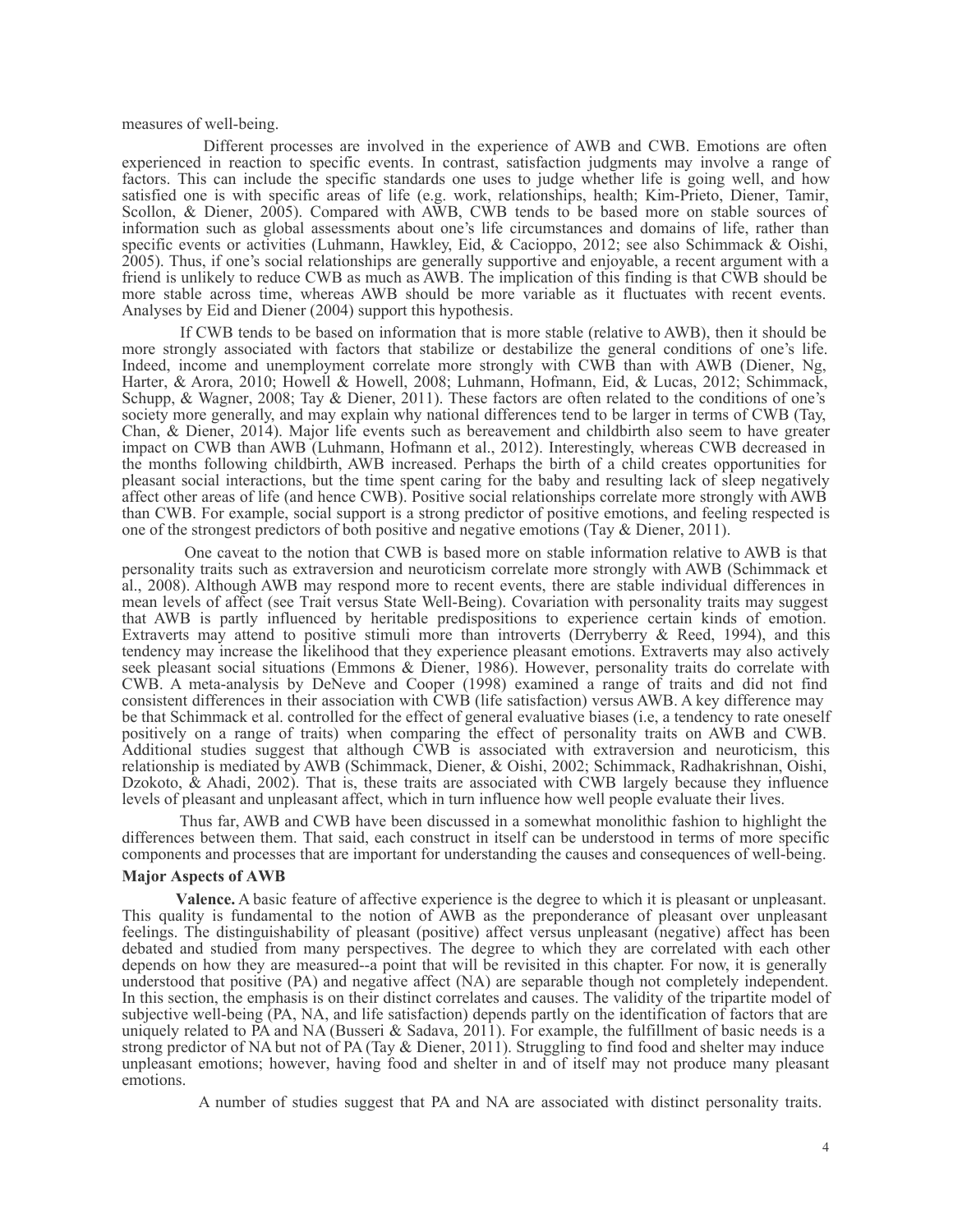Extraversion is more strongly associated with PA, whereas neuroticism is more strongly associated with NA (DeNeve & Cooper, 1998). These differences could be due to overlapping item content in that some extraversion scales include subscales directly measuring positive emotion (e.g., the NEO-PI-R; Costa & McCrae, 1992), and neuroticism by definition involves the tendency to experience negative emotion. However, specific behaviors associated with extraversion (e.g., social activities) are also associated with higher levels of PA but are not consistently related to NA (Clark & Watson, 1988). Moreover, *acting* extraverted is associated with increases in momentary PA for both introverts and extraverts (Fleeson, Malanos, & Achille, 2002). In contrast, neuroticism and dispositional negativity are associated with greater sensitivity in regions of the brain that are associated with threat perception (e.g., the amygdala; Everaerd, Klumpers, van Wingen, Tendolkar, & Fernandez, 2015; Shackman et al., 2016). This suggests that the correlation between self-reported neuroticism and NA is not simply due to a tendency to endorse negative items.

Both PA and NA predict health outcomes. Many studies have established that chronic levels of negative emotion are associated with increased risk of health problems such as coronary heart disease (Frasure-Smith, Lesperance, & Talajic, 1995; Russek, King, Russek, & Russek, 1990; Smith, 1992). Negative emotions such as anger and anxiety activate the body's stress response, which can impair immune system functioning if such activation is chronic (O'Leary, 1990). Independently of NA, several studies have found that PA predicts mortality and disease in the direction of lower risk (Diener & Chan, 2011; Pressman & Cohen, 2005). In a classic study, Cohen, Doyle, Turner, Alper, and Skoner (2003) exposed participants to the cold virus. Those who tended to experience PA were less likely to develop a cold than those less inclined to experience PA; the tendency to experience NA was not associated with cold susceptibility. In a world sample, Pressman, Gallagher, and Lopez (2013) found that both PA and NA were uniquely associated with self-reported health. The size of these relationships were similar on average, although the positive correlation between PA and health was larger in less wealthy countries. The processes by which PA reduces the risk of illness require further study. Effects of PA on health may be related to stronger immune system functioning, healthier behavior, or stronger social support (Pressman & Cohen, 2005). There is also some evidence that positive emotions quicken the recovery of cardiovascular activation triggered by negative emotions (Fredrickson & Levenson, 1998), potentially offsetting the stress response.

**Frequency versus intensity.** The frequency of an emotion (how often it occurs) can be distinguished from its intensity (how strongly it is felt). According to Schimmack and Diener (1997), mean levels of affect reflect a combination of frequency and intensity. Suppose that each day for one week, participants rated how happy they feel on a scale from 0 (*not at all*) to 10 ( *extremely*). Their mean level of happiness across the week could be computed by averaging the seven ratings they made daily. Joe only experienced happiness on two days, but both days were fairly intense (7). In contrast, Ted experienced happiness every day of the week, but at a lower intensity (2). Both Joe (7 x 2 / 7 = 2) and Ted (2 x 7 / 7 = 2) would end up with the same mean level of happiness. However, both men clearly experience happiness differently. Joe is happy less often, but when happy, he feels it intensely. Ted is happy often but at a mild intensity. These differences can only be captured if we separate intensity from frequency. Specifically, the average intensity is best understood as the magnitude or strength of an emotion *when* it is felt (Schimmack & Diener, 1997). By this definition, the average intensity of Joe's happiness is 7, whereas Ted's is 2. Frequency might be measured as the number of times happiness was experienced at all (i.e., a non-zero rating was given). In that case, Joe's frequency is 2, and Ted's is 7. Thus, by one measure (intensity), Joe is happier; but by another measure (frequency), Ted is happier. Are both statements correct? One way to answer this question is to ask Joe and Ted to evaluate their lives more generally: how happy are they overall? Diener, Sandvik, and Pavot (1991) found that measures of long-term, global well-being were better predicted by the frequency of happiness rather than its intensity. (Diener et al. actually measured frequency in terms of the proportion of time participants felt more positively than negatively).

Intense positive emotions may be less predictive of overall well-being because such experiences tend to be uncommon (Diener et al., 1991). Their rarity implies that the occurrence of such intense emotions may not adequately represent a person's normal life circumstances. Furthermore, it appears that people who experience intense PA are also likely to experience intense NA (Schimmack & Diener, 1997; Diener, Larsen, Levine, & Emmons, 1985), which would seem to counteract the effects intense PA. Several processes may contribute to the tendency to experience both intense PA and NA (Diener, Colvin, Pavot, & Allman, 1991). One such process is highly valuing and investing in certain goals and events (Diener et al., 1991; Pomerantz, Saxon, & Oishi, 2000; Schimmack & Diener, 1997). The goals that are extremely valued will produce more intense PA if they are attained (e.g., winning a championship) but more intense NA if are not.

The distinction between frequency and intensity may affect the interrelation between PA and NA. Diener, Larsen et al. (1985) showed that over an extended period of time, mean levels of PA and NA are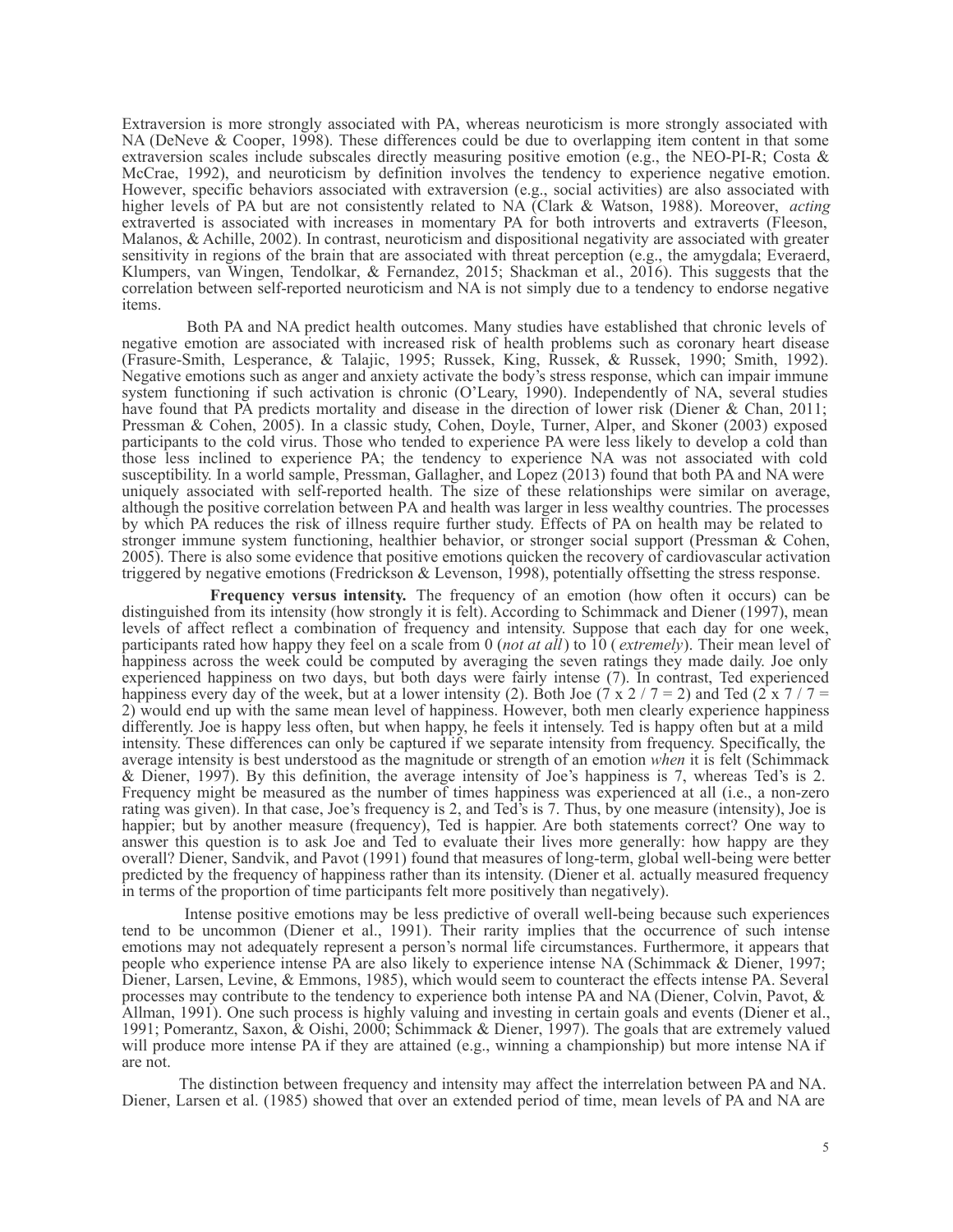only weakly correlated--suggesting that they are independent. However, mean levels of affect confound frequency and intensity. When intensity is partialed out, PA and NA are negatively correlated. This is because the remaining variation in mean level affect reflects the frequency of emotional experiences, which tend to be inversely related. This finding is qualified by the definition of frequency that is used. When frequency is defined as a proportion of time spent feeling positively versus negatively, a negative relation is observed because time is inherently limited. More time spent feeling sad means less time to spend feeling happy. However, if frequency is defined in more absolute terms--a simple count of how many times one felt PA or NA--then frequencies are positively correlated (Schimmack & Diener, 1997; Schimmack, Oishi, Diener, & Suh, 2000). This is consistent with the observation that people who experience many positive events also tend to experience negative events (Magnus, Diener, Fujita, & Pavot, 1993).

**Other dimensions of affect**. In addition to their valence, frequency, and intensity, emotions may also be characterized by their level of arousal (Barrett & Russell, 1998; Larsen & Diener, 1992). Pleasant emotions may be low (e.g., calm) or high (e.g., enthusiasm) on arousal. Similarly, unpleasant emotions may be low (e.g., boredom) or high (e.g., anxiety) on arousal. Arousal represents a dimension of affective experience that is empirically distinguishable from intensity (Kuppens, Tuerlinckx, Russell, & Barrett, 2013; Schimmack & Diener, 1997). A person who is extremely calm may not be any more aroused than one who is only somewhat calm. Although AWB primarily emphasizes the valence of affective experience, the relation between emotions and other variables may also depend on arousal. In their review of the literature, Pressman and Cohen (2005) observed that mild levels of PA tend to be associated with better immune functioning; in contrast, highly arousing PA can be detrimental in a manner that is similar to highly arousing NA. People with asthma may have more difficulty breathing when they experience extreme NA or PA (Ritz & Steptoe, 2000), although it is unclear from this study whether arousal or intensity is the key factor given that a mixture of high arousal and low arousal affects were combined in the NA and PA scores. Given that depression and anxiety are often correlated, some researchers have suggested that a general negative disposition may underlie the detrimental effects of high arousal (anger and anxiety) and low arousal (depression) NA on health (Suls & Bunde, 2005).

The cultural value of certain emotions may depend on their level of arousal and not just their valence. Although people generally want to feel more pleasant than unpleasant emotions, the specific types of emotions they want to feel varies across culture. For instance, European Americans tend to value higharousal PA (e.g., excitement) more than Hong Kong Chinese; the latter value low-arousal PA (e.g., calmness) more than the former (Tsai, Knutson, & Fung, 2006). Because East Asian cultures emphasize attention and accommodation to the social environment, low-arousal PA may be especially functional in this cultural context; in contrast, U.S. cultural norms tend to emphasize the agency of the individual and high-arousal PA may facilitate the assertion of such agency. Tsai et al. found that European Americans tended to be more depressed when they did not experience *high-arousal* PA as often as they desired; in contrast, Hong Kong Chinese were more depressed when they did not experience *low-arousal* PA as often as they desired.

Another dimension that may be culturally variable is the degree to which emotions are interpersonally engaging (e.g., feeling close to someone) or disengaging (e.g., feeling proud or superior to others). The frequency of *disengaging* emotions was a stronger predictor of general "good feelings" among U.S. participants; in contrast, the frequency of *engaging* emotions predicted good feelings among Japanese participants (Kitayama, Markus, & Kurokawa, 2000; Kitayama, Mesquita, & Karasawa, 2006). The findings of Tsai et al. and Kitayama et al. are consistent with the general tendency for East Asians to value collectivism and Westerners to value individualism (for a review, see Tov & Nai, *in press*).

### **Major Aspects of CWB**

CWB judgments involve an evaluative assessment of one's life as a whole (global measures) as well as specific aspects of life (domain specific measures). Some researchers describe CWB as an attitude (or evaluative belief) about one's life (Schimmack, 2008). Most CWB concepts assume that a comparison is made between one's current state and a desirable state of affairs (Campbell, 1976; Diener et al., 1985). Positive CWB (e.g., satisfaction) arises when the current state or circumstances meet or exceed what is desired; otherwise, negative CWB (e.g., dissatisfaction) may arise. Measures of global CWB include life satisfaction (Diener, Emmons et al., 1985) and Cantril's (1965) self-anchoring striving scale, which is also referred to as *life evaluation* (Kahneman & Deaton, 2010; Tay & Diener, 2011). Life satisfaction (LS) can be assessed directly by asking respondents how satisfied they are with life, as well as additional questions about whether they are getting the important things they want in life. The life evaluation measure asks people to think about the best possible and worst possible life they could live, and to locate their current life somewhere in between these two anchors. The two measures correlate strongly with each other  $(r = .57$  and .82 at the individual and nation levels, respectively; Diener, Kahneman, Tov, & Arora, 2010). People may also have evaluative beliefs about specific areas of life (e.g., work, family, health, and leisure). These more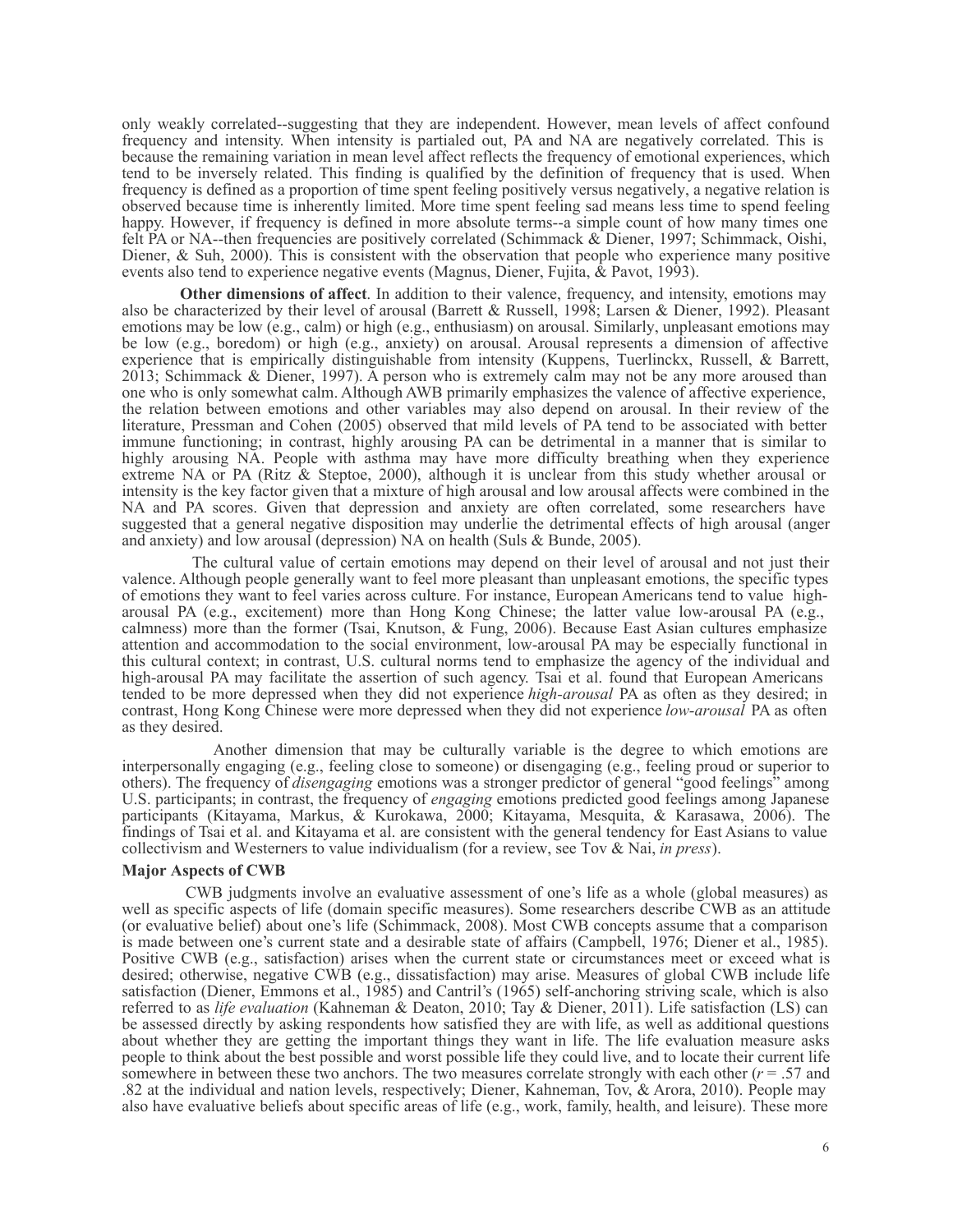specific *domain satisfaction* (DS) judgments may be based on more specific standards (e.g., whether pay is commensurate with job skills and hours). A key point is that the individual decides for himself or herself the standards by which they judge their life and its domains.

**Top-down versus bottom-up models**. How does a person evaluate his or her life *as a whole*? The target of judgment is extremely broad. One hypothesis is that people evaluate specific domains (DS) first. Satisfaction across domains is then aggregated to arrive at satisfaction with life as a whole (LS; Campbell, Converse, & Rodgers, 1976). This bottom-up model assumes that LS is derived from satisfaction with important areas of life. Thus, conditions at work, the quality of relationships, health, and other relevant domains each contribute to LS. One problem with this model is that LS judgments tend to be higher than what would be predicted from a set of DS judgments (Diener, Napa Scollon, Oishi, Dzokoto, & Suh, 2000). Moreover, this positivity bias is systematically related to cultural ideals regarding LS. That is, people who live in cultures that strive for higher levels of LS tend to exhibit larger biases (i.e., larger LS given their DS scores). This finding supports the plausibility of top-down models, in which the direction of causality runs from LS to specific DS judgments. In these models, one is satisfied with life not so much because of satisfaction with work and relationships; instead, satisfaction with these domains is the product of a general tendency to be satisfied with life as a whole. A more extreme top-down model views personality traits such as extraversion and neuroticism as causing both LS and DS. This model implies that correlations between LS and DS are fully accounted for by personality traits. Heller, Watson, and Ilies (2004) found no support for such a model. Although personality traits do correlate with LS and DS, the latter two remain strongly correlated with each other even after accounting for personality. Instead, support was found for both topdown and bottom-up processes. Personality traits can be viewed as influencing LS, which in turn influences specific DS judgments (top-down process). Alternatively, traits can be viewed as causing both LS and DS (top-down), with additional effects of DS on LS (bottom-up). It is likely that both processes operate together (Schimmack, 2008). One way the relation between LS and DS could simultaneously reflect topdown and bottom-up processes is in the weight that individuals place on specific domains. For example, happy people place more weight on the domain they are most satisfied with when judging LS; in contrast, unhappy people place more weight on the domain they are *least* satisfied with (Diener, Lucas, Oishi, & Suh, 2002). Thus, the top-down process is reflected in how a person weights each domain, and the bottomup process is reflected in the effect of that domain on LS.

**Effects of heuristics versus stable sources of information.** Schwarz and Strack (1999) noted that the task of evaluating one's life as a whole is actually quite difficult. There are a potentially large number of important life domains so that a truly comprehensive assessment of one's life should take hours. Yet, people seem to answer LS questions fairly quickly. To account for this phenomenon, Schwarz and Strack proposed a judgment model of well-being. They suggested that CWB judgments are largely constructed onthe-spot from whatever information is currently on the person's mind and deemed relevant. When the target is broad (e.g., life as a whole), many kinds of information are deemed relevant. This includes current mood as well as social comparison. The narrower the target is (e.g., as in DS judgments), the more selective the use of information. The number of dates a person had in the past month could be relevant for judging LS but not satisfaction with health. The judgment model implies that LS judgments are highly unstable- susceptible as they are to momentary influences. However, Schimmack and Oishi (2005) showed that the effects of momentary factors such as mood and priming are generally small (see also Yap et al., in press). Instead, LS judgments are largely based on chronically accessible information--specifically, on how well one is generally doing in important areas of life.

# **State versus Trait Conceptions of Well-Being**

The scientific study of well-being (and happiness in particular) was once questioned on the grounds that it referred to phenomena that were momentary and fleeting. The judgment model of well-being (Schwarz & Strack, 1999), for example, assumes that people do not actually have enduring representations of how happy and satisfied they are with life. However, Headey and Wearing (1989) provided evidence that PA, NA, and LS were fairly stable across a six-year period (*r*'s were between .35 to .52; see also Lucas & Donnellan, 2012; Schimmack & Oishi, 2005). These correlations suggest that HWB components contain some stability, but not so much stability that they remain unchanged in response to life events (Lucas, 2007; Luhmann, Hofmann et al., 2012). It is now recognized that well-being consists of both state-like variation and trait-like stability (Eid & Diener, 2004). Trait levels of well-being refer to how a person feels or how satisfied they are in general or on average (across time and situations). State levels of well-being refer to feelings and satisfaction at a particular moment in time or within a restricted period of time (e.g., the past week). Trait measures of well-being tend to be influenced by personality traits, cultural values, memory biases, and general beliefs about the self (Robinson & Clore, 2002b). State measures of well-being may reflect unstable factors such as the day of the week, temperature, or the nuances of a recent event or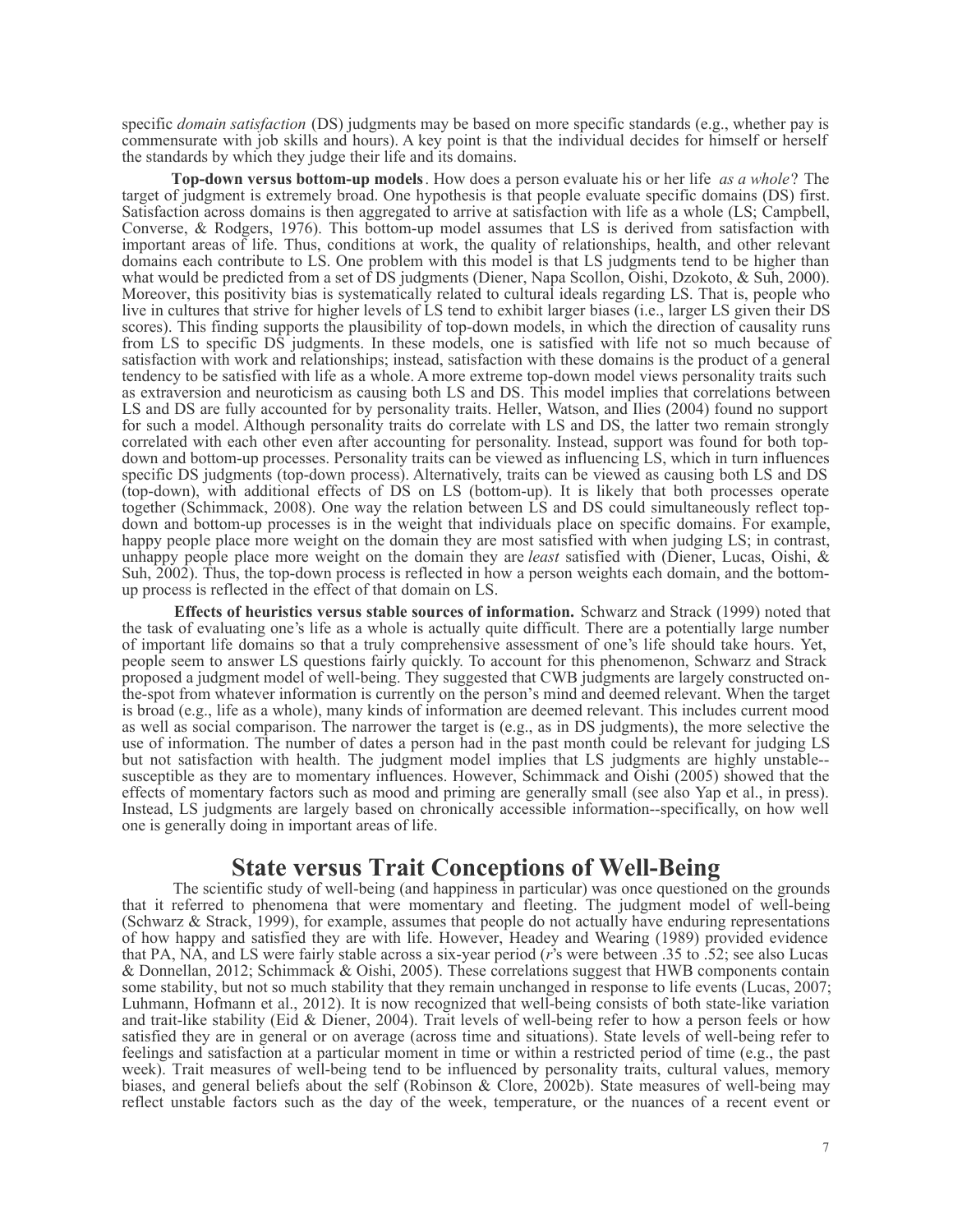activity. Thus, state and trait measures of well-being involve different processes; they are influenced by different factors and are associated with distinct outcomes.

Measures of well-being can be placed on a continuum ranging from state-like to trait-like. It is helpful to distinguish between online, retrospective/recall, and global measures of well-being (Kim-Prieto et al., 2005; Scollon, Diener, Oishi, & Biswas-Diener, 2004). *Online* measures ask respondents to report how they are feeling "right now". Because respondents are often randomly alerted to complete a survey (e.g., through smartphone), online measures may instruct participants to report how they were feeling just before they were alerted to avoid effects of the alarm itself on their mood. *Recall* or retrospective measures ask respondents to report how they felt over a specified period of time. The time frame can range from the past hour to the past year. Finally, *global* measures typically ask respondents to report their well-being in general. Whereas online measures capture well-being states and global measures capture well-being traits, recall measures reflect a mixture of states and traits. Robinson and Clore (2002a) showed that people spend increasingly more time assessing their emotion as the target period increases from the past hour to the past few weeks. This is consistent with the idea that people are recalling the specific events that they experienced: the longer the target period, the more events there are to recall. However, when the target period concerned the past few months or longer, no further increase in time was observed. People spent nearly as much time recalling their emotion over the past few years as they did over the past few weeks. This suggests that at some point, people stop recalling specific events and rely on more general beliefs about themselves. Such beliefs are more likely to reflect the influence of personality traits and cultural values. Distinctions between online, recall, and global measures produce important insights about affective structure, health, and cultural variation in well-being.

### **Structure of Well-Being**

Diener and Emmons (1984) showed that state PA and NA tend to be inversely correlated at a single moment in time. People rarely report feeling pleasant and unpleasant at the same time. However, when reporting how they felt over the past year, levels of PA and NA were weakly correlated. Additional work by Diener and Iran-Nejad (1986) clarified that state PA and NA tend not to co-occur at high levels of intensity; however at lower levels of intensity, people can experience PA and NA in different combinations (see also Tay & Kuykendall, 2017). The co-occurrence of low intensity state PA and NA, combined with the inverse relation observed at high intensities may contribute to their reduced correlation at broader time frames. Thus, PA and NA may diverge more from each other at trait levels than at state levels. Watson, Clark, and Tellegen (1988) did not observe consistent effects of time frame on the correlation between PA and NA--which were largely independent in their studies. However, their measures consisted of predominantly high-arousal PA and NA terms (e.g., excited, distressed). Thus the typically inverse relation between valenced states may have been offset by positive covariation due to high arousal levels (Barrett & Russell, 1998).

Far less work has examined momentary measures of CWB and how these relate to AWB. Tov and Lee (2016) examined daily satisfaction (a state-like measure of CWB) and its covariation with daily affect. Daily satisfaction was more strongly correlated with daily PA than daily NA. The effect replicated when participants reported their well-being over the past few days. A similar pattern has also been observed with a time frame of the past two months (Luhmann, Hawkley et al., 2012) as well as among global, trait measures of HWB (Lucas et al., 1996; Robinson, 2000). Thus, the relation between CWB and PA appears to be similar at both state and trait levels--although more research is needed.

### **Relations Between AWB and Health**

Most research findings that suggest a protective effect of PA and detrimental effects of NA on health are based on trait measures of affect (Boehm & Kubzansky, 2012; Diener & Chan, 2011; Suls & Bunde, 2005; Pressman & Cohen, 2005). These measures tend to reflect the frequency rather than intensity of emotional experience (Schimmack & Diener, 1997). Thus, it is chronically experiencing these emotions that appears to affect health outcomes. Such effects could reflect other personality traits or individual differences that predispose people toward healthy or unhealthy behaviors. For example, conscientiousness is associated with a variety of health protective behaviors (Bogg & Roberts, 2004) and is also correlated with trait measures of well-being (DeNeve & Cooper, 1998). Interestingly, however, these effects often hold when controlling for demographic factors such as age and income.

The relation between emotion and health is more complex when considering state PA and NA. As noted earlier, state PA--particularly high arousal PA--can sometimes affect cardiovascular and pulmonary functioning in a way that is detrimental for those already predisposed to suffer from asthma or heart attacks (Pressman & Cohen, 2005). In contrast, although trait NA is associated with negative health outcomes, there may be circumstances in which state NA is beneficial. Advertising campaigns that use fear to promote healthy behavior (e.g., anti-smoking, vaccination) appear be more effective at inducing changes in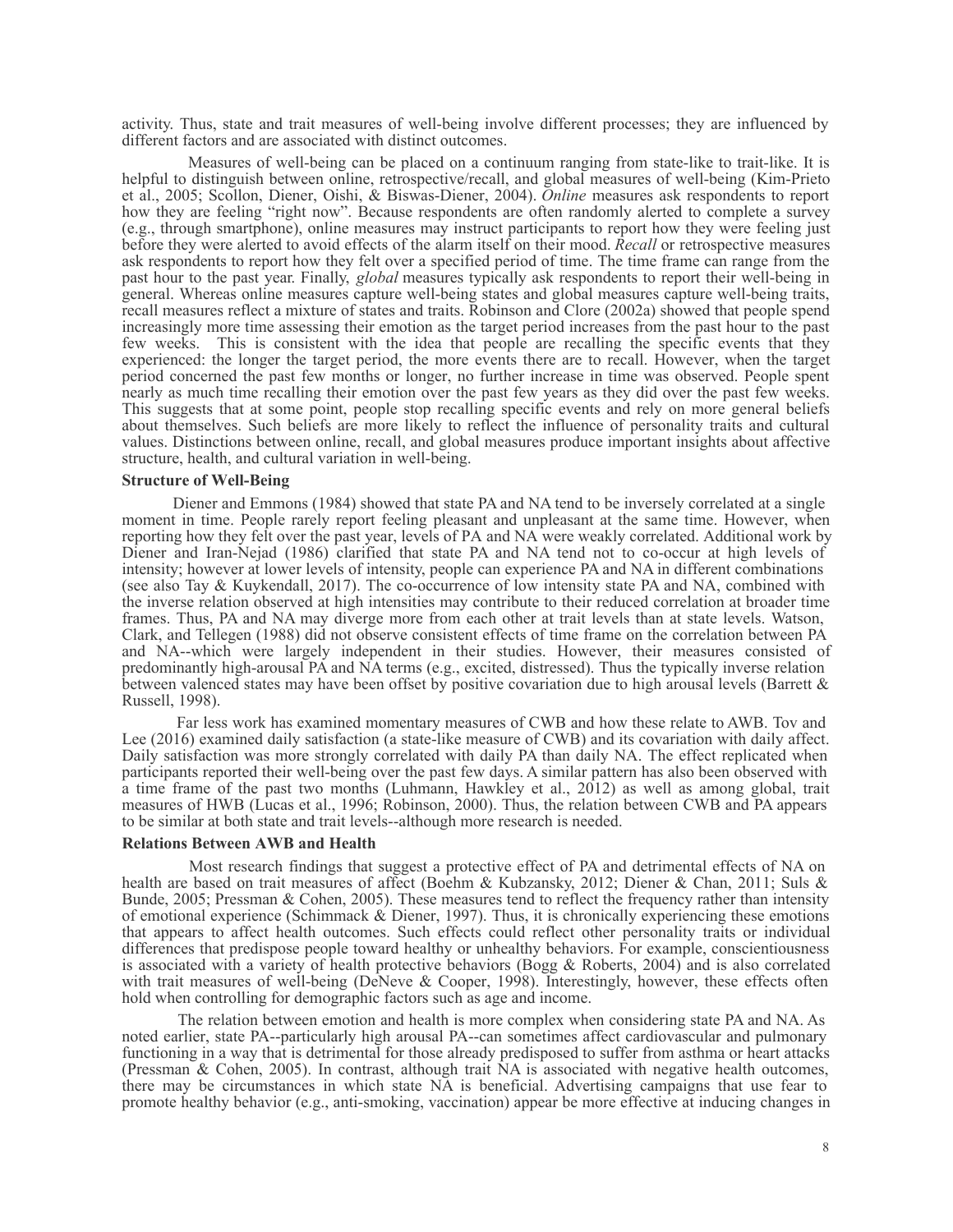attitudes and behavior that non-fear appeals (Tannenbaum et al., 2015). Some studies also suggest that state anxiety and guilt may motivate patients to better adhere to treatment protocols than those who do not experience these emotions (Mayne, 1999).

### **Retrospective Well-Being**

A concern with recalled or retrospective judgments of well-being is their susceptibility to memory biases (Schwarz & Strack, 1999). They may also be vulnerable to heuristic biases such as peak-and-end effects (Fredrickson, 2000)--the tendency to evaluate a past episode by its most intense experience as well as its ending, with less weight placed on the overall duration of the episode. If recalled experiences are inaccurate, what utility could they have for understanding a person's well-being? Although retrospective well-being assessments are far from a perfect recollection of past experiences, they do reflect actual experiences (Scollon et al., 2004; Tov, 2012). Moreover, peak-and-end effects are not consistently observed when emotions are recalled for time frames that involve several episodes (Miron-Shatz, 2009; Parkinson, Briner, Reynolds, & Totterdell, 1995). Instead, the average level of affect experienced during the period is a stronger predictor of retrospective well-being than either peak or end experiences. Finally, retrospective well-being judgments mediate the effect of daily events on global well-being measures, even after controlling for trait happiness and neuroticism (Tov, 2012). Thus, how we remember our well-being over the recent past forms a bridge from momentary well-being to more stable forms of well-being.

Retrospective judgments have important implications for decision-making. For example, the decision or desire to repeat a vacation was predicted by retrospective but not online measures of emotion (Wirtz, Kruger, Scollon, & Diener, 2003). Cultural differences in well-being may also manifest in retrospective measures more strongly than online measures. Oishi (2002) found that participants of Asian descent tended to report lower retrospective well-being over the past week than European Americans. However, the two groups tended not to differ on measures of online well-being during the same week. This suggests that retrospective well-being may be influenced by cultural norms and values and is consistent with Robinson and Clore's (2002b) model of emotional self-report. More specifically, culture may shape people's beliefs about which emotions are desirable to experience (Tsai et al., 2006), and such beliefs may influence how people remember and reconstruct their past emotional experiences (Scollon, Howell, Caldwell, & Ito, 2009). On the other hand, cultural differences in online emotional experience have been reported in other studies (e.g., Scollon et al., 2004; Kitayama et al., 2006). Such differences appear to be larger for disengaged emotions (e.g., pride and anger) than for other emotions—with Asians tending to report lower levels than European Americans. Thus, the extent to which culture influences retrospective versus online affect may also depend on the particular emotional state examined.

On the whole, the above findings offer some insight into how global well-being can be stable in the face of most events but still be responsive to change during major life events. Cultural values, personality traits, and other individual differences may influence how we remember our recent past, and these influences may act on global well-being in a similar manner. However, these factors may only shape memory to a certain point. Actual experiences impose a reality constraint on recall biases. A person who is injured in a car accident may not be able to recall the experience as a positive one no matter how inclined they are toward positivity.

### **Future Directions**

A great deal of research has examined the structure and correlates of PA, NA, and LS. This work has advanced the field but there remains much to learn about well-being. First, many studies separately examine AWB and CWB. Researchers have only recently begun to understand the processes that are unique to these components. For example, Luhmann, Hofmann et al. (2012) find some evidence that adaptation to life events occurs more quickly for AWB than CWB--but the findings depend on the particular event (e.g., bereavement versus unemployment). Few studies have compared the unique effects of PA, NA, and LS on health. Wiest, Schüz, Webster and Wurm (2011) observed that both PA and LS (but not NA) independently predicted mortality. Additional research on the unique or divergent correlates of HWB components provides important insights into how interventions can best enhance well-being, or why some interventions and policies fail to obtain their desired effects. In addition to measuring AWB and CWB, researchers should also attend more to how PA and NA are operationalized. Certain measures of affect (e.g., Watson et al., 1988) measure high-arousal states, other measures are more valenced-based (e.g., SPANE; Diener, Wirtz et al., 2010).

More theoretical and empirical work is needed to understand how EWB should be conceptualized, as well as the processes that contribute to convergence and divergence between HWB and EWB. Following the recommendation of Kashdan et al. (2008), it will be extremely informative to study specific components of EWB and how they relate to components of HWB. For example, although meaning and satisfaction are highly correlated, they diverge more in response to negative experiences than positive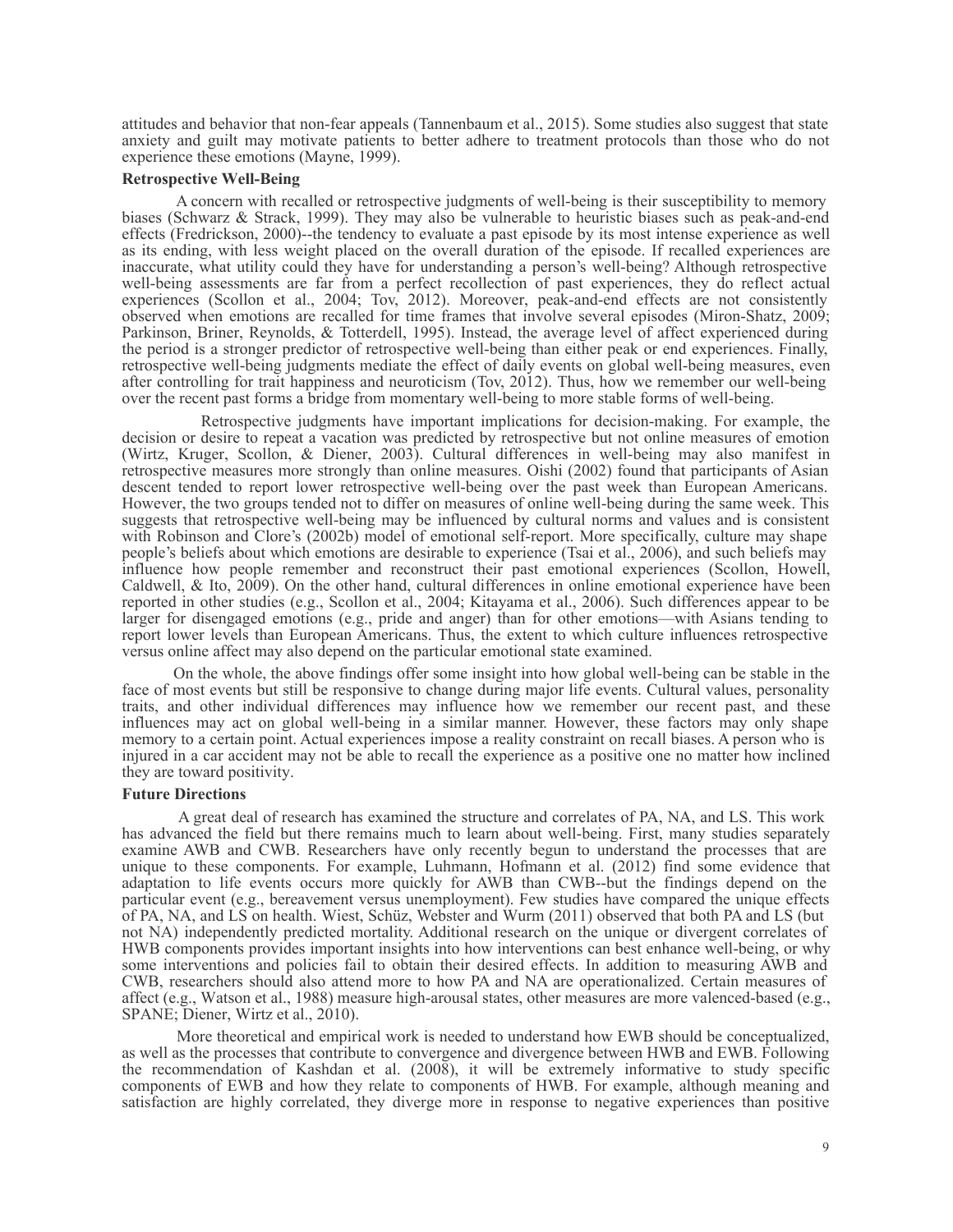experiences (Tov & Lee, 2016). Although positive experiences are generally associated with greater meaning and satisfaction, negative experiences (e.g., a romantic break-up) can be meaningful but *dis*satisfying. In addition, the implications of an event for one's future appears to be a predictor of meaning but not satisfaction (see also Baumeister et al., 2013 for a related analysis).

Efforts to identify the unique correlates and processes underlying AWB, CWB, HWB and EWB are likely to require large sample sizes to detect such differences. This is because these constructs tend to be strongly correlated with each other so that the amount of unique variance (e.g., in EWB after controlling for HWB) will tend to be small. For example, Tov and Lee's (2016) observation that certain negative experiences are negatively correlated with satisfaction but positively correlated with meaning is based on thousands of events reported by over 2000 participants. These correlational differences amounted to a Cohen's *Q* of .05, which is a small effect. Realistically, many differences among well-being components will be in the small to moderate range. Nevertheless, small effects can be theoretically and practically important—particularly when they represent phenomena (e.g., daily experiences) that may cumulate over time (Abelson, 1985). Well-being researchers who seek to uncover such effects will need to sample many people and experiences to ensure that differences in well-being components are not simply due to noise or random error. Large sample sizes also allow researchers to use more sophisticated statistical methods (e.g., structural equation modeling) to control for measurement error when they examine how different aspects of well-being are related to other outcomes.

Occasionally, the contrast between HWB and EWB is described as "feeling good" versus "doing good." This contributes to the view that EWB is less affectively tinged than HWB. Indeed, certain elements of EWB (e.g., mastery, growth, flow) are enhanced by activities that challenge the person. Such activities may not be pleasant but contribute to a person's development. However, other dimensions of affective experience may be more relevant for EWB. For example, inherent in the experience of flow (Csikszentmihalyi, 1990) is the notion of an optimal level of arousal. A task that is too easy (skills exceed the level of challenge) induces boredom; a task that is too difficult (challenges exceed skills) induces anxiety. Thus the balance between challenge and skills maintains a level of arousal that facilitates concentration, interest, and engagement. Ryan and Frederick (1997) describe subjective vitality as a feeling of positive energy that arises from the pursuit of activities that are personally expressive or self-actualizing- - a feeling of being alive. Subjective vitality correlated only modestly with high-arousal PA suggesting that it reflects a distinct aspect of experience. Thus, similar to HWB, it may be possible to conceptualize EWB as consisting of distinct affective and cognitive elements. This expanded view of EWB offers more avenues to explore processes that link these two well-being conceptions.

A final related point is that divergences and similarities between state and trait measures of wellbeing deserve more attention. Divergences are important to identify and understand because they prevent inferential fallacies. For example, although chronic or trait NA is deleterious to health, it would be erroneous to conclude from this that state NA is equally deleterious. Momentary anxiety could lead one to take one's symptoms seriously and seek early care, and thus be beneficial. Similarities are equally valuable to identify. If trait-level relations are also mirrored at the state-level, this can guide intervention efforts toward specific behaviors and experiences that enhance well-being. For example, if extraverted *behavior* induces PA (mirroring the relation between extraversion and PA at the trait level), then well-being interventions might teach skills to enact these types of behaviors with the idea that such tendencies over time may contribute to higher but stable levels of PA. The state-trait distinction could also further the understanding of EWB components--which have tended to be measured as traits rather than states (Waterman, 2008).

#### **References**

Abelson, R. P. (1985). A variance explanation paradox: When a little is a lot. *Psychological Bulletin*, *97*(1), 129–133.

Barrett, L. F., & Russell, J. A. (1998). Independence and bipolarity in the structure of current affect. *Journal of Personality and Social Psychology* , *74*, 967–984.

Baumeister, R. F., Vohs, K. D., Aaker, J. L., & Garbinsky, E. N. (2013). Some key differences between a happy life and a meaningful life. *Journal of Positive Psychology*, *8*, 505–516.

Boehm, J. K., & Kubzansky, L. D. (2012). The heart's content: The association between positive psychological well-being and cardiovascular health. *Psychological Bulletin*, *138*, 655–691.

Boehm, J. K., Peterson, C., Kivimaki, M., & Kubzansky, L. (2011). A prospective study of positive psychological well-being and coronary heart disease. *Health Psychology*, *30*, 259–267.

Bogg, T., & Roberts, B. W. (2004). Conscientiousness and health-related behaviors: A meta-analysis of the leading behavioral contributors to mortality. *Psychological Bulletin, 130,* 887-919.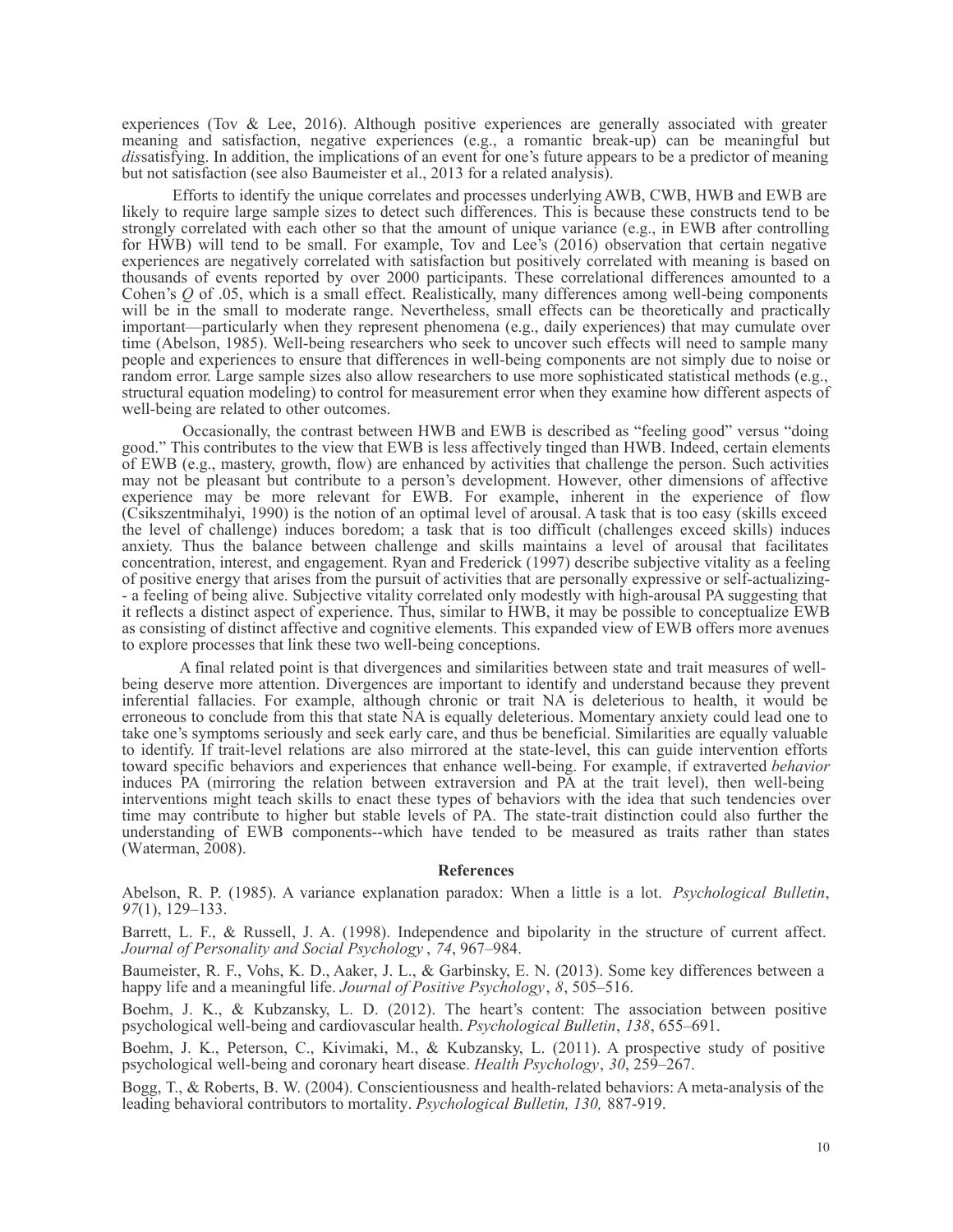Busseri, M. A., & Sadava, S. W. (2011). A review of the tripartite structure of subjective well-being: Implications for conceptualization, operationalization, analysis, and synthesis. *Personality and Social Psychology Review*, *15*, 290–314.

Campbell, A. (1976). Subjective measures of well-being. *American Psychologist*, *31*, 117–124.

Campbell, A., Converse, P. E., & Rodgers, W. L. (1976). *The quality of American life: Perceptions, evaluations, and satisfactions.* New York, NY: Russell Sage Foundation.

Cantril, H. (1965). *The pattern of human concerns*. New Brunswick, NJ: Rutgers University Press.

Carver, C. S., & Scheier, M. F. (2003). Optimism. In C.R. Snyder & S.J. Lopez (Eds.), *Positive psychological assessment: A handbook of models and measures* (pp. 75-89). Washington, DC: American Psychological Association.

Clark, L. A., & Watson, D. (1988). Mood and the mundane: Relations between daily life events and selfreported mood. *Journal of Personality and Social Psychology* , *54*, 296–308.

Cohen, S., Doyle, W. J., Turner, R. B., Alper, C. M., & Skoner, D. P. (2003). Emotional style and susceptibility to the common cold. *Psychosomatic Medicine*, *65*, 652–657.

Compton, W. C., Smith, M. L., Cornish, K. A., & Qualls, D. L. (1996). Factor structure of mental health measures. *Journal of Personality and Social Psychology* , *71*, 406–413.

Costa, P. T., Jr., & McCrae, R. R. (1992). *Revised NEO Personality Inventory (NEO PI-R) and NEO Five-Factor Inventory (NEO-FFI) professional manual.* Odessa, FL: Psychological Assessment Resources.

Csikszentmihalyi, M. (1990). *Flow: The psychology of optimal experience.* New York, NY: Harper & Row.

Csikszentmihalyi, M., & LeFevre, J. (1989). Optimal experience in work and leisure. *Journal of Personality and Social Psychology*, *56*, 815–822.

DeNeve, K. M., & Cooper, H. (1998). The happy personality: A meta-analysis of 137 personality traits and subjective well-being. *Psychological Bulletin*, *124*, 197–229.

Derryberry, D., & Reed, M. A. (1994). Temperament and attention: Orienting toward and away from positive and negative signals. *Journal of Personality and Social Psychology* , *66*, 1128–1139.

Diener, E. (1984). Subjective well-being. *Psychological Bulletin*, *95*, 542–575.

Diener, E., & Chan, M. Y. (2011). Happy people live longer: Subjective well-being contributes to health and longevity. *Applied Psychology: Health and Well-Being* , *3*, 1–43.

Diener, E., Colvin, C. R., Pavot, W. G., & Allman, A. (1991). The psychic costs of intense positive affect. *Journal of Personality and Social Psychology* , *61*, 492–503.

Diener, E., Emmons, R. A., Larsen, R. J., & Griffin, S. (1985). The Satisfaction With Life Scale. *Journal of Personality Assessment*, *49*, 71–75.

Diener, E., & Iran-Nejad, A. (1986). The relationship in experience between various types of affect. *Journal of Personality and Social Psychology* , *50*, 1031–1038.

Diener, E., Kahneman, D., Tov, W., & Arora, R. (2010). Income's association with judgments of life versus feelings. In E. Diener, J. F. Helliwell, & D. Kahneman (Eds.), *International differences in well-being* (pp. 3–15). Oxford, UK: Oxford University Press.

Diener, E., Larsen, R. J., Levine, S., & Emmons, R. A. (1985). Intensity and frequency: Dimensions underlying positive and negative affect. *Journal of Personality and Social Psychology* , *48*, 1253–1265.

Diener, E., Lucas, R. E., Oishi, S., & Suh, E. M. (2002). Looking up and down: Weighting good and bad information in life satisfaction judgments. *Personality and Social Psychology Bulletin* , *28*, 437–445.

Diener, E., Napa Scollon, C. K., Oishi, S., Dzokoto, V., & Suh, E. M. (2000). Positivity and the construction of life satisfaction judgments: Global happiness is not the sum of its parts. *Journal of Happiness Studies*, *1*, 159–176.

Diener, E., Ng, W., Harter, J., & Arora, R. (2010). Wealth and happiness across the world: Material prosperity predicts life evaluation, whereas psychosocial prosperity predicts positive feeling. *Journal of Personality and Social Psychology*, *99*, 52–61.

Diener, E., Sandvik, E., & Pavot, W. (1991). Happiness is the frequency, not the intensity, of positive versus negative affect. In F. Strack, M. Argyle, & N. Schwarz (Eds.), *Subjective well-being: An interdisciplinary perspective* (pp. 119–139). Elmsford, NY: Pergamon Press.

Diener, E., Suh, E. M., Lucas, R. E., & Smith, H. L. (1999). Subjective well-being: Three decades of progress. *Psychological Bulletin*, *125*, 276–302.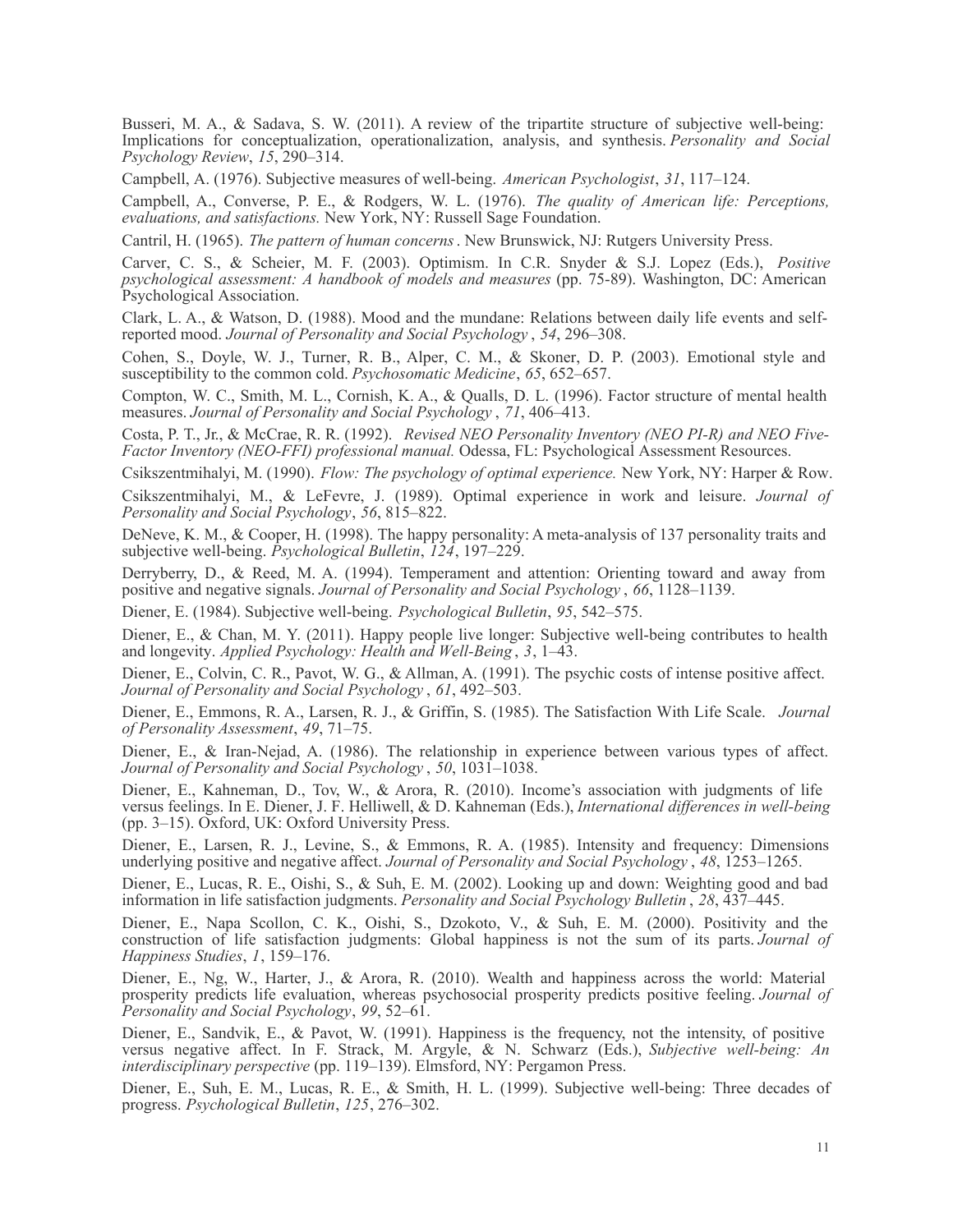Diener, E., Wirtz, D., Tov, W., Kim-Prieto, C., Choi, D., Oishi, S., & Biswas-Diener, R. (2010). New wellbeing measures: Short scales to assess flourishing and positive and negative feelings. *Social Indicators Research*, *97*, 143–156.

Eid, M., & Diener, E. (2004) Global judgments of subjective well-being: Situational variability and longterm stability. *Social Indicators Research, 65,* 245-277.

Emmons, R. A. & Diener, E. (1986). Situation selection as a moderator of response consistency and stability. *Journal of Personality and Social Psychology, 51* , 1013-1019.

Everaerd, D., Klumpers, F., van Wingen, G., Tendolkar, I., & Fernandez, G. (2015). Association between neuroticism and amygdala responsivity emerges under stressful conditions. *Neuroimage, 112*, 218-224.

Fleeson, W., Malanos, A. B., & Achille, N. M. (2002). An intraindividual process approach to the relationship between extraversion and positive affect: Is acting extraverted as "good" as being extraverted? *Journal of Personality and Social Psychology* , *83*, 1409–1422.

Frasure-Smith, N., Lespérance, F., & Talajic, M. (1995). The impact of negative emotions on prognosis following myocardial infarction: Is it more than depression? *Health Psychology*, *14*, 388–398.

Fredrickson, B. L. (2000). Extracting meaning from past affective experiences: The importance of peaks, ends, and specific emotions. *Cognition and Emotion*, *14*, 577–606.

Fredrickson, B. L., & Levenson, R. W. (1998). Positive emotions speed recovery from the cardiovascular sequelae of negative emotions. *Cognition and Emotion*, *12*, 191–220.

Headey, B., & Wearing, A. (1989). Personality, life events, and subjective well-being: Toward a dynamic equilibrium model. *Journal of Personality and Social Psychology* , *57*, 731–739.

Heller, D., Watson, D., & Ilies, R. (2004). The role of person versus situation in life satisfaction: A critical examination. *Psychological Bulletin*, *130*, 574–600.

Hofmann, W., Wisneski, D. C., Brandt, M. J., & Skitka, L. J. (2014). Morality in everyday life. *Science*, *345*(6202), 1340–1343.

Howell, R. T., & Howell, C. J. (2008). The relation of economic status to subjective well-being in developing countries: A meta-analysis. *Psychological Bulletin*, *134*, 536–560.

Huta, V., & Waterman, A. S. (2014). Eudaimonia and its distinction from hedonia: Developing a classification and terminology for understanding conceptual and operational definitions. *Journal of Happiness Studies*, *15*, 1425–1456.

Kahneman, D., & Deaton, A. (2010). High income improves evaluation of life but not emotional wellbeing. *Proceedings of the National Academy of Sciences*, *107*, 16489–16493.

Kashdan, T. B., Biswas-Diener, R., & King, L. (2008). Reconsidering happiness: The costs of distinguishing between hedonics and eudaimonia. *Journal of Positive Psychology*, *3*, 219–233.

Keyes, C. L. M. (2002). The mental health continuum: From languishing to flourishing in life. *Journal of Health and Social Behavior*, *43*, 207–222.

Keyes, C. L. M., Shmotkin, D., & Ryff, C. D. (2002). Optimizing well-being: The empirical encounter of two traditions. *Journal of Personality and Social Psychology* , *82*, 1007–1022.

Kim-Prieto, C., Diener, E., Tamir, M., Scollon, C., & Diener, M. (2005). Integrating the diverse definitions of happiness: A time-sequential framework of subjective well-being. *Journal of Happiness Studies*, *6*, 261– 300.

Kitayama, S., Markus, H. R., & Kurokawa, M. (2000). Culture, emotion, and well-being: Good feelings in Japan and the United States. *Cognition and Emotion*, *14*, 93–124.

Kitayama, S., Mesquita, B., & Karasawa (2006). Cultural affordances and emotional experience: Socially engaging and disengaging emotions in Japan and the United States. *Journal of Personality and Social Psychology, 91*, 890-903.

Kuppens, P., Tuerlinckx, F., Russell, J. A., & Barrett, L. F. (2013). The relation between valence and arousal in subjective experience. *Psychological Bulletin*, *139*, 917–940.

Larsen, R. J., & Diener, E. (1992). Promises and problems with the circumplex model of emotion. In M. S. Clark (Ed.), *Emotion* (pp. 25–59). Thousand Oaks, CA: Sage.

Linley, P. A., Maltby, J., Wood, A. M., Osborne, G., & Hurling, R. (2009). Measuring happiness: The higher order factor structure of subjective and psychological well-being measures. *Personality and Individual Differences*, *47*, 878–884.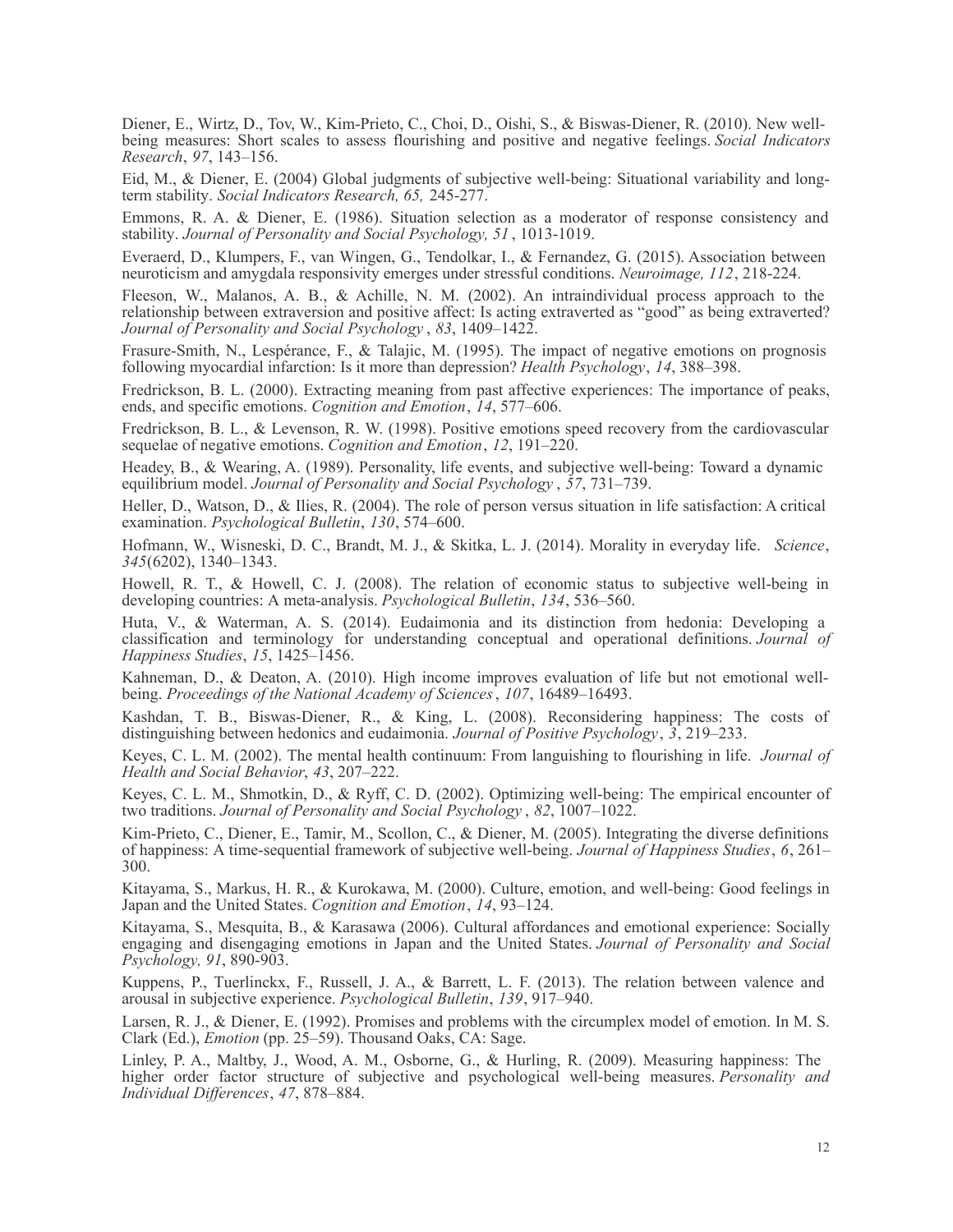Lucas, R. E. (2007). Adaptation and the set-point model of subjective well-being: Does happiness change after major life events? *Current Directions in Psychological Science* , *16*, 75–79.

Lucas, R. E., Diener, E., & Suh, E. (1996). Discriminant validity of well-being measures. *Journal of Personality and Social Psychology*, *71*, 616–628.

Lucas, R. E., & Donnellan, M. B. (2012). Estimating the reliability of the single-item life satisfaction measures: Results from four national panel studies. *Social Indicators Research, 105,* 323-331.

Luhmann, M., Hawkley, L. C., Eid, M., & Cacioppo, J. T. (2012). Time frames and the distinction between affective and cognitive well-being. *Journal of Research in Personality* , 46, 431–441.

Luhmann, M., Hofmann, W., Eid, M., & Lucas, R. E. (2012). Subjective well-being and adaptation to life events: A meta-analysis. *Journal of Personality and Social Psychology* , *102*, 592–615.

Magnus, K., Diener, E., Fujita, F., & Pavot, W. (1993). Extraversion and neuroticism as predictors of objective life events: A longitudinal analysis. *Journal of Personality and Social Psychology* , *65*, 1046– 1053.

Mayne, T. J. (1999). Negative affect and health: The importance of being earnest. *Cognition and Emotion*, *13*, 601–635.

McGregor, I., & Little, B. R. (1998). Personal projects, happiness, and meaning: On doing well and being yourself. *Journal of Personality and Social Psychology* , *74*, 494–512.

Miron-Shatz, T. (2009). Evaluating multiepisode events: Boundary conditions for the peak-end rule. *Emotion*, *9*, 206–213.

Moneta, G. B., & Csikszentmihalyi, M. (1996). The effect of perceived challenges and skills on the quality of subjective experience. *Journal of Personality*, *64*, 275–310.

Oishi, S. (2002). The experiencing and remembering of well-being: A cross-cultural analysis. *Personality and Social Psychology Bulletin*, *28*, 1398–1406.

O'Leary, A. (1990). Stress, emotion, and human immune function. *Psychological Bulletin*, *108*, 363–382.

Parkinson, B., Briner, R. B., Reynolds, S., & Totterdell, P. (1995). Time frames for mood: Relations between monetary and generalized ratings of affect. *Personality and Social Psychology Bulletin* , *21*, 331– 339.

Pomerantz, E. M., Saxon, J. L., & Oishi, S. (2000). The psychological trade-offs of goal investment. *Journal of Personality and Social Psychology* , *79*, 617–630.

Pressman, S. D., & Cohen, S. (2005). Does positive affect influence health? *Psychological Bulletin*, *131*, 925–971.

Pressman, S. D., Gallagher, M. W., & Lopez, S. J. (2013). Is the emotion-health connection a "first-world problem"? *Psychological Science*, *24*, 544–549.

Ritz, T., & Steptoe, A. (2000). Emotion and pulmonary function in asthma: Reactivity in the field and relationship with laboratory induction of emotion. *Psychosomatic Medicine*, *62*, 808–815.

Robinson, M. D. (2000). The reactive and prospective functions of mood: Its role in linking daily experiences and cognitive well-being. *Cognition and Emotion*, *14*(2), 145–176.

Robinson, M. D., & Clore, G. L. (2002a). Belief and feeling: Evidence for an accessibility model of emotional self-report. *Psychological Bulletin*, *128*, 934–960.

Robinson, M. D., & Clore, G. L. (2002b). Episodic and semantic knowledge in emotional self-report: Evidence for two judgment processes. *Journal of Personality and Social Psychology* , *83*, 198–215.

Russek, L. G., King, S. H., Russek, S. J., & Russek, H. I. (1990). The Harvard Mastery of Stress study 35 year follow-up: Prognostic significance of patterns of psychophysiological arousal and adaptation. *Psychosomatic Medicine*, *52*, 271–285.

Ryan, R. M., & Deci, E. L. (2000). Self-determination theory and the facilitation of intrinsic motivation, social development, and well-being. *American Psychologist*, *55*, 68–78.

Ryan, R. M., & Deci, E. L. (2001). On happiness and human potentials: A review of research on hedonic and eudaimonic well-being. *Annual Review of Psychology* , *52*, 141–166.

Ryan, R. M., & Frederick, C. (1997). On energy, personality, and health: Subjective vitality as a dynamic reflection of well-being. *Journal of Personality*, *65*, 529–565.

Ryff, C. D. (1989). Happiness is everything, or is it? Explorations on the meaning of psychological wellbeing. *Journal of Personality and Social Psychology* , *57*, 1069–1081.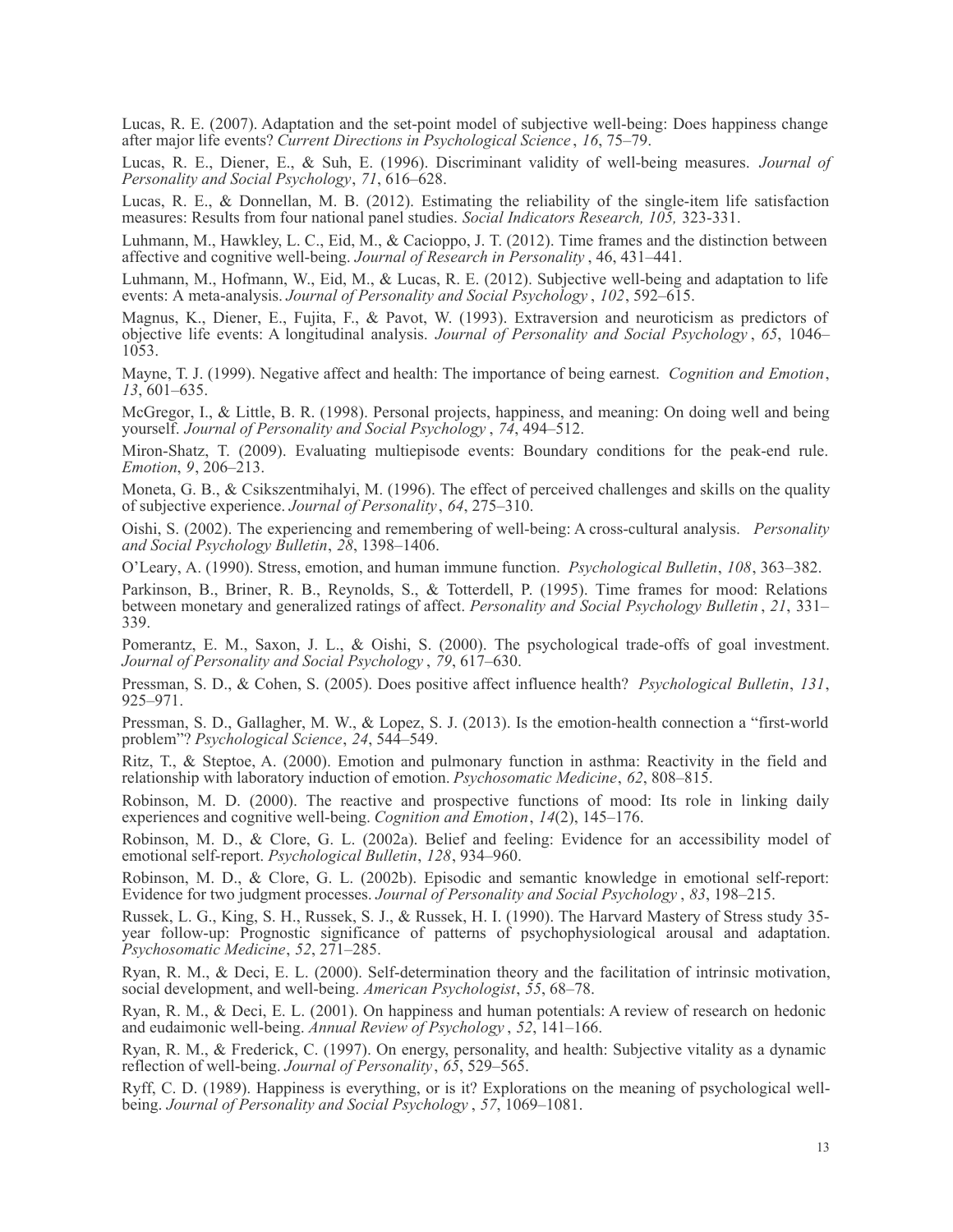Scheier, M. F., & Carver, C. S. (1992). Effects of optimism on psychological and physical well-being: Theoretical overview and empirical update. *Cognitive Therapy and Research* , *16*, 201–228.

Schimmack, U. (2008). The structure of subjective well-being. In M. Eid, R. J. Larsen, M. Eid, & R. J. Larsen (Eds.), *The science of subjective well-being.* (pp. 97–123). New York, NY: Guilford Press.

Schimmack, U., & Diener, E. (1997). Affect intensity: Separating intensity and frequency in repeatedly measured affect. *Journal of Personality and Social Psychology* , *73*, 1313–1329.

Schimmack, U., Diener, E., & Oishi, S. (2002). Life-satisfaction is a momentary judgment and a stable personality characteristic: The use of chronically accessible and stable sources. *Journal of Personality, 70* , 345-383.

Schimmack, U., & Oishi, S. (2005). The influence of chronically and temporarily accessible information on life satisfaction judgments. *Journal of Personality and Social Psychology* , *89*, 395–406.

Schimmack, U., Oishi, S., Diener, E., & Suh, E. (2000). Facets of affective experiences: A framework for investigations of trait affect. *Personality and Social Psychology Bulletin* , *26*, 655–668.

Schimmack, U., Radhakrishnan, P., Oishi, S., Dzokoto, V., & Ahadi, S. (2002). Culture, personality, and subjective well-being: Integrating process models of life satisfaction. *Journal of Personality and Social Psychology*, *82*, 582–593.

Schimmack, U., Schupp, J., & Wagner, G. G. (2008). The influence of environment and personality on the affective and cognitive component of subjective well-being. *Social Indicators Research*, *89*, 41–60.

Schwarz, N., & Clore, G. L. (1983). Mood, misattribution, and judgments of well-being: Informative and directive functions of affective states. *Journal of Personality and Social Psychology* , *45*, 513–523.

Schwarz, N., & Strack, F. (1999). Reports of subjective well-being: Judgmental processes and their methodological implications. In D. Kahneman, E. Diener, & N. Schwarz (Eds.), *Well-being: The foundations of hedonic psychology* (pp. 61–84). New York, NY: Russell Sage Foundation.

Scollon, C. N., Diener, E., Oishi, S., & Biswas-Diener, R. (2004). Emotions across cultures and methods. *Journal of Cross-Cultural Psychology*, *35*, 304–326.

Scollon, C. N., Howard, A. H., Caldwell, A. E., & Ito, S. (2009). The role of ideal affect in the experience and memory of emotions. *Journal of Happiness Studies*, *10*, 257–269.

Seligman, M. E. P. (2013). *Flourish*. New York, NY: Atria.

Seligman, M. E. P., & Csikszentmihalyi, M. (2000). Positive psychology: An introduction. *American Psychologist*, *55*, 5-14.

Shackman, A. J., Tromp, D. P. M., Stockbridge, M. D., Kaplan, C. M., Tillman, R. M., & Fox, A. S. (2016). Dispositional negativity: An integrative psychological and neurobiological perspective. *Psychological Bulletin*, *142*, 1275–1314.

Smith, T. W. (1992). Hostility and health: Current status of a psychosomatic hypothesis. *Health Psychology, 11*, 139-150.

Su, R., Tay, L., & Diener, E. (2014). The development and validation of the Comprehensive Inventory of Thriving (CIT) and the Brief Inventory of Thriving (BIT). *Applied Psychology: Health and Well-Being* , *6*,  $251 - 279$ .

Suls, J., & Bunde, J. (2005). Anger, anxiety, and depression as risk factors for cardiovascular disease: The problems and implications of overlapping affective dispositions. *Psychological Bulletin*, *131*, 260–300.

Tannenbaum, M. B., Hepler, J., Zimmerman, R. S., Saul, L., Jacobs, S., Wilson, K., & Albarracín, D. (2015). Appealing to fear: A meta-analysis of fear appeal effectiveness and theories. *Psychological Bulletin*, *141*, 1178–1204.

Tay, L., Chan, D., & Diener, E. (2014). The metrics of societal happiness. *Social Indicators Research*, *117*, 577-600.

Tay, L., & Diener, E. (2011). Needs and subjective well-being around the world. *Journal of Personality and Social Psychology*, *101*, 354–365.

Tay, L., & Kuykendall, L. (2017). Why self-reports of happiness and sadness may not necessarily contradict bipolarity: A psychometric review and proposal. *Emotion Review, 9*, 146-154.

Taylor, S. E., & Brown, J. D. (1988). Illusion and well-being: A social psychological perspective on mental health. *Psychological Bulletin*, *103*, 193–210.

Tov, W. (2012). Daily experiences and well-being: Do memories of events matter? *Cognition & Emotion*,